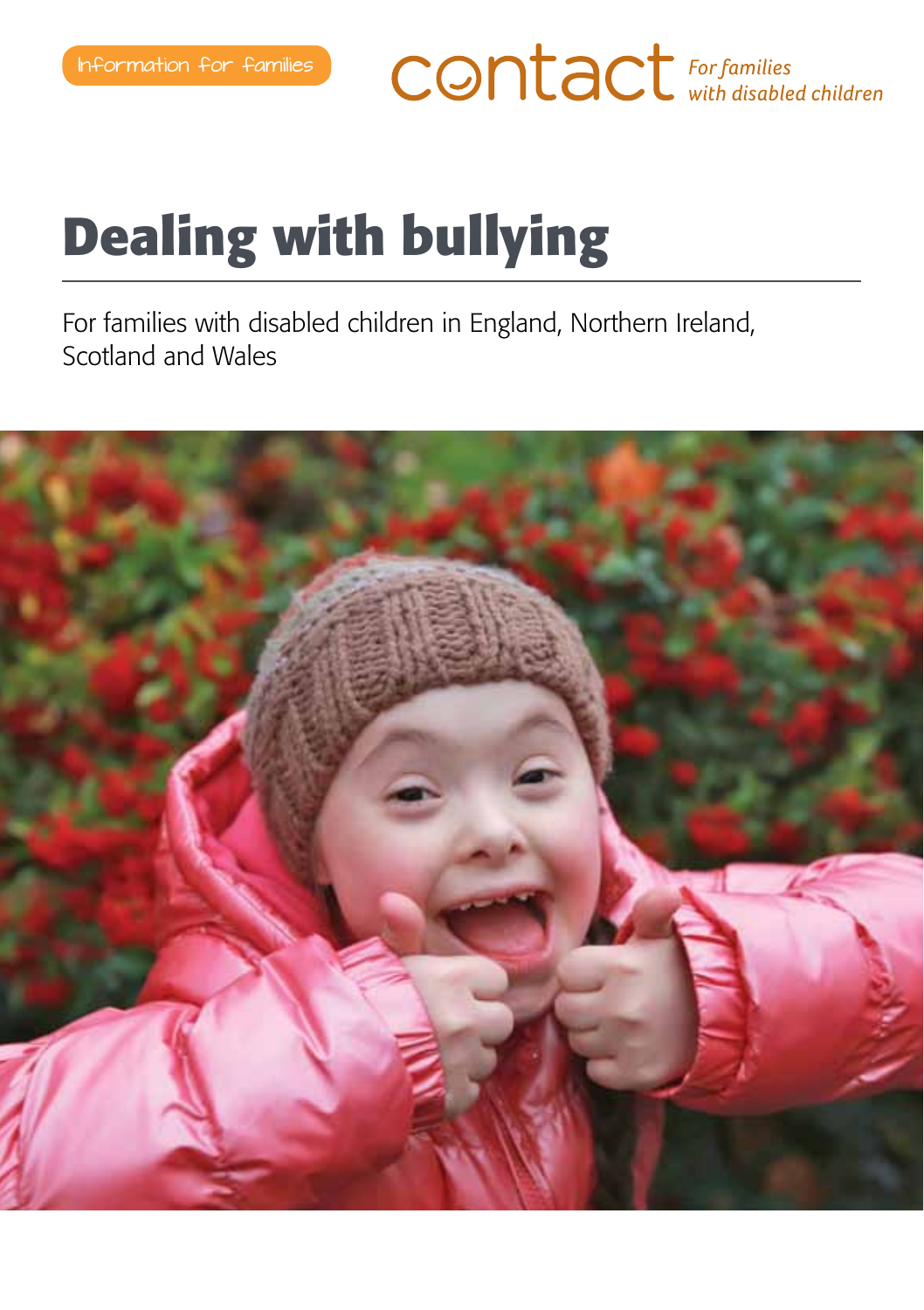### **Introduction**

Parents can feel a range of emotions when they find out their child is being bullied. These can include feelings of anger, sadness, isolation and guilt. You are not alone, there is a way forward and support to manage your feelings. This guide will help you understand what to do next and where to go for further help.

In this guide we use the term 'disabled children'. We use this term to include disabled children, children with special educational needs, children with a medical condition and children with additional needs.

We have worked with a number of parent carers, including membership of the Contact Steering Group for the Anti-bullying project and parent carers attending our workshops. We thank them for sharing their insight and experiences.

### **Contents**

|            | 3   |
|------------|-----|
|            |     |
|            |     |
|            |     |
|            |     |
|            |     |
|            |     |
| At school. | 13  |
|            | .16 |
|            |     |
|            | .26 |
|            | .27 |
|            | .29 |
|            | .31 |
|            | .34 |
|            | .35 |
|            | 36  |
|            |     |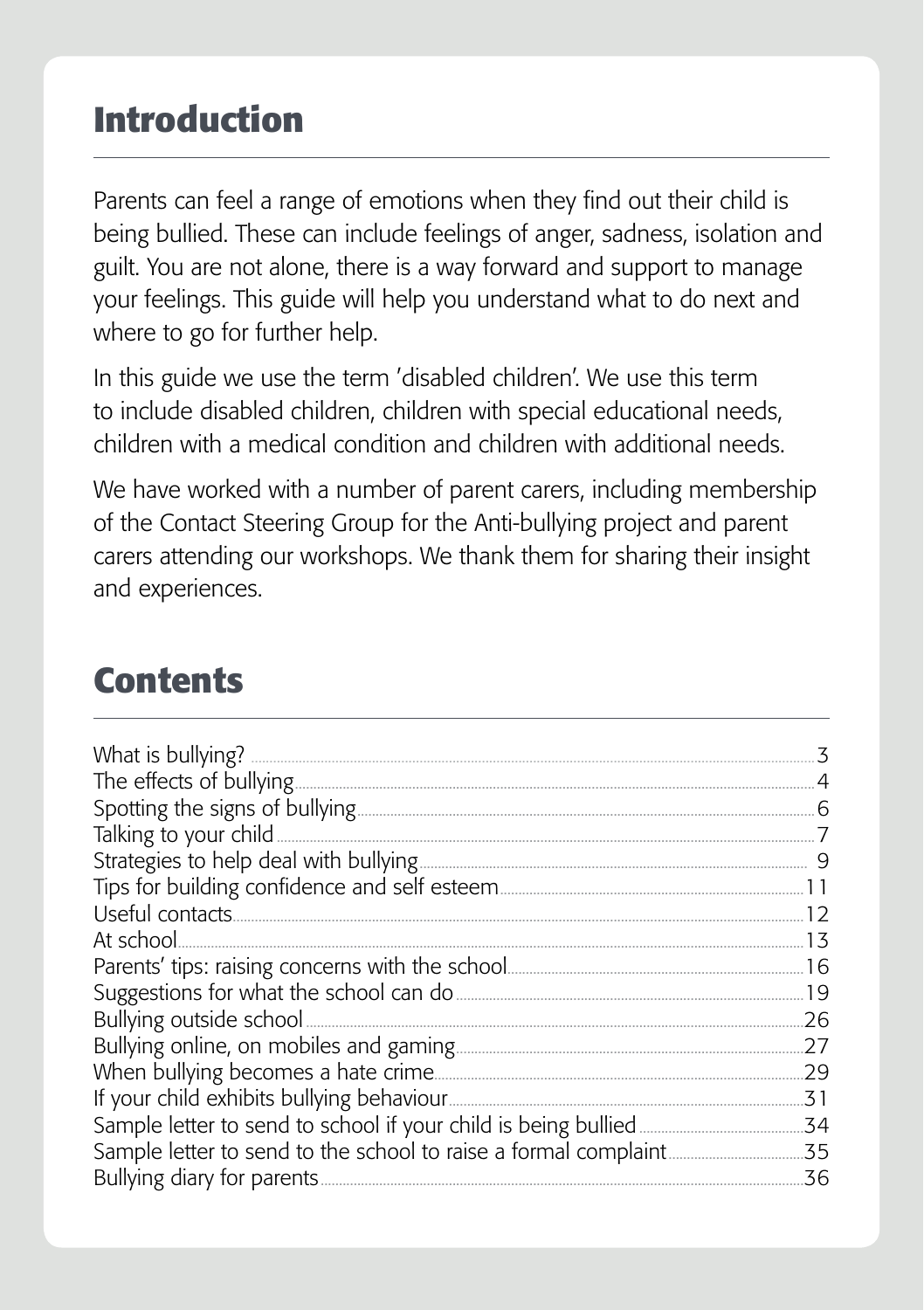## **What is bullying?**

The Anti-Bullying Alliance (ABA) defines bullying as 'the repetitive, intentional hurting of one person by another, or by a group, where the relationship involves an imbalance of power. Bullying can be carried out physically, verbally, emotionally or through cyberspace.'

It leads to an outcome which is always painful and/or distresses.

Bullying can take place anywhere: in schools, in the wider community and online. Although bullying can take place between two people, it often involves the presence of others.

Bullying is often aimed at people who are different, for example because of race, religion, disability or sexuality. Bullying can be:

- **verbal:** name calling, insulting, teasing
- **physical:** pushing, shoving, hitting, kicking, damage to personal property and belongings
- **indirect:** spreading nasty stories, exclusion from friendship groups, rumour spreading
- $\bullet$  cyberbullying: sending nasty text messages, email, Facebook and other social media posts, sharing photos on forums, websites and instant messages.

Disabled children may also experience forms of bullying like:

- $\bullet$  **manipulative bullying:** where a person is controlling someone
- $\bullet$  conditional friendship: where a child thinks someone is being their friend but times of friendliness are alternated with times of bullying
- $\bullet$  **exploitative bullying:** where features of a child's condition are used to bully them.



K He wanted to please them, wanted to be friends, so he didn't see it as a problem. **33** 



*Need some more advice? Call our freephone helpline:*

**0808 808 3555**

- **helpline@contact.org.uk**
- **www.contact.org.uk**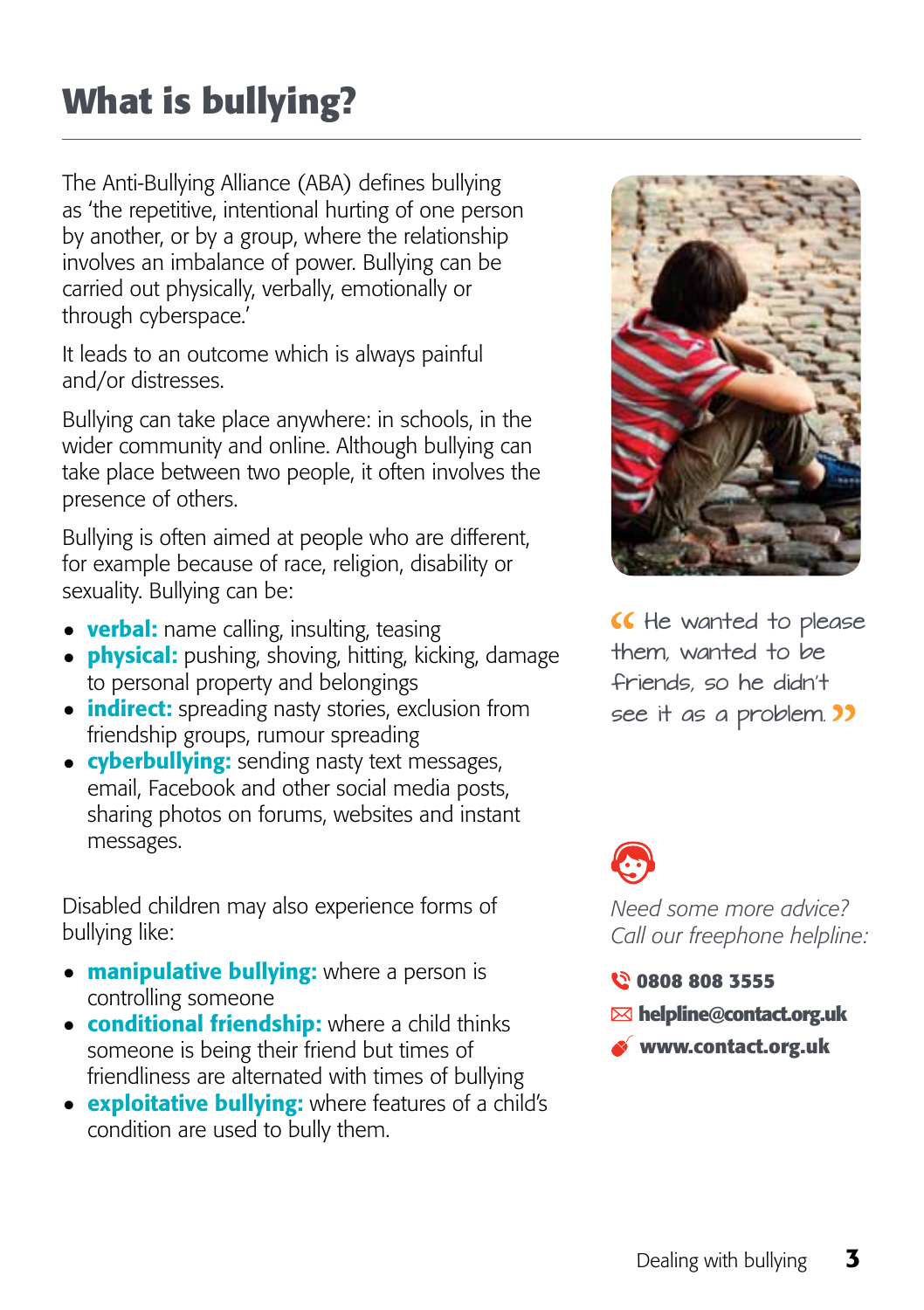### **The effects of bullying**

 She struggles with friendships and sustaining friendships. She's lost her selfesteem <sup>33</sup>

 Sometimes parents can feel that they have to handle this on their own. This doesn't have to be the case, support is out there. You're not the only one in this situation. You will come out the other side. **33** 



*Call our freephone helpline for advice and details of local and national support groups:* 

#### **0808 808 3555**

**helpline@contact.org.uk**

**www.contact.org.uk**

#### The effects on your child

Being bullied is a horrible experience for any child, but the impact on disabled children may be different. For example, a child with communication difficulties may already find it hard to mix with others in social situations. If they are bullied, they may become more withdrawn and miss out on opportunities to develop their confidence and social skills.

#### The effects on you

Parents we spoke to felt a range of emotions after finding out their child was being bullied – anger, guilt and anxiety. It is natural to have these feelings but there are things you can do to help cope:

- share how you are feeling, with family and friends. Consider peer support through online forums and social media
- if there is a support group for your child's condition, get in touch. They will probably be supporting other parents with similar experiences
- remember you're not alone and the bullying can be resolved
- reassure yourself that you're doing a good job
- contact your local parent carer forum for support from other parents in your area
- get support from anti-bullying organisations. See page 12.
- enjoy time together as a family.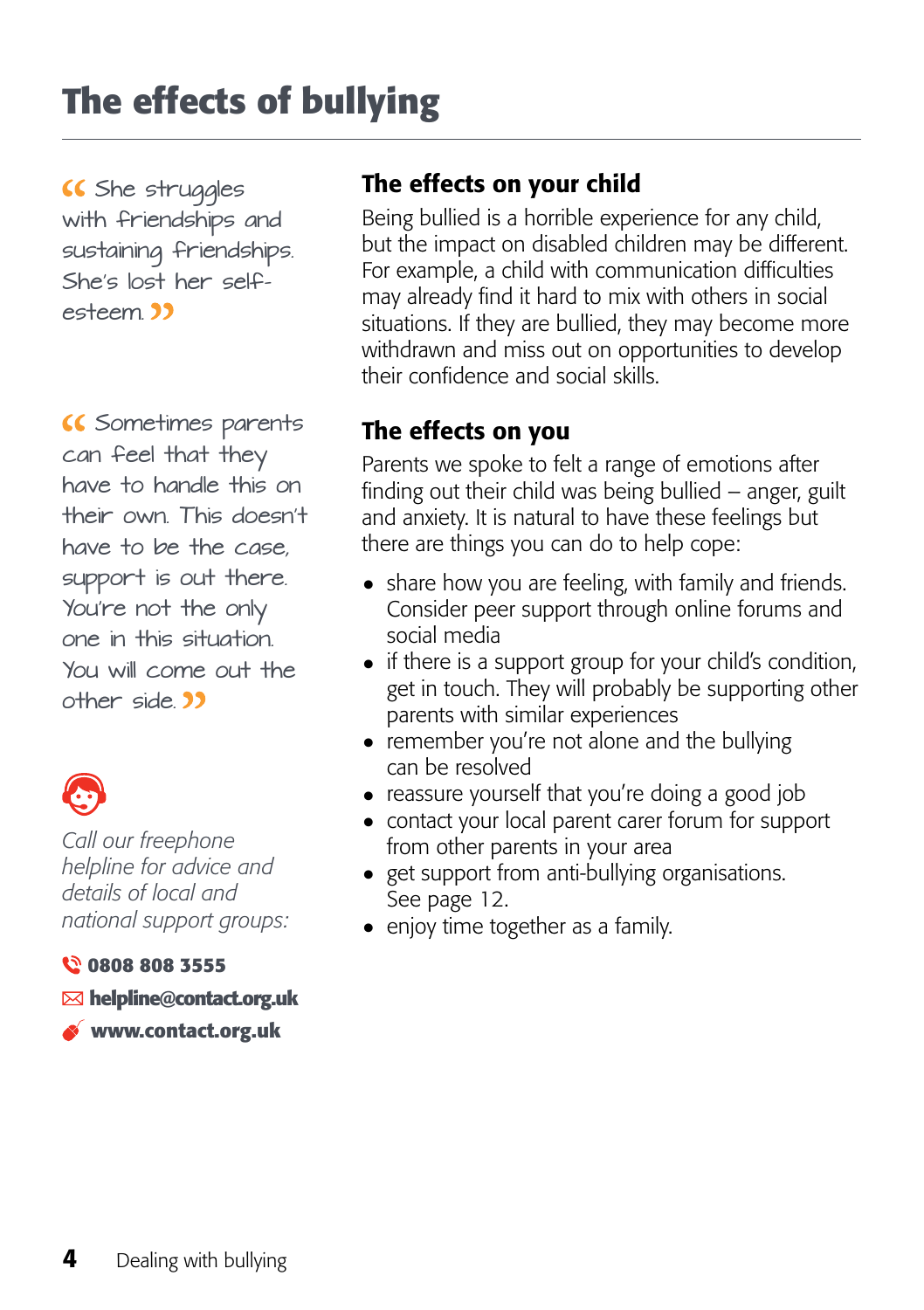#### The effects on siblings

Bullying can impact on the whole family. Children and young people who have disabled siblings or relatives can also be affected by bullying. They may experience bullying because of their sibling's or relative's disability.

Some families we speak to have experienced this.

It's importance to keep talking about the situation within the family and also to get outside help to deal with the bullying. Your child may try to protect their sibling at school, so let the school know what is happening.

#### 0

Our *Siblings* guide has information on how brothers and sisters of a child who has a disability or long-term condition can be supported and some of the typical issues that come up. Call our freephone helpline for your free copy.



CC Her brother was bullied at school. Sometimes she was also bullied. On the one hand she felt so protective, so defensive of her sibling. On the other huge resentment — he was causing her to get this grief which was out of her control.<sup>33</sup>

**K** We make bullying a point of discussion rather than a taboo issue. We talked about what she should be saying to people, how to explain his condition. Hopefully it made it clearer about how to explain it and her stronger to deal with  $H$  33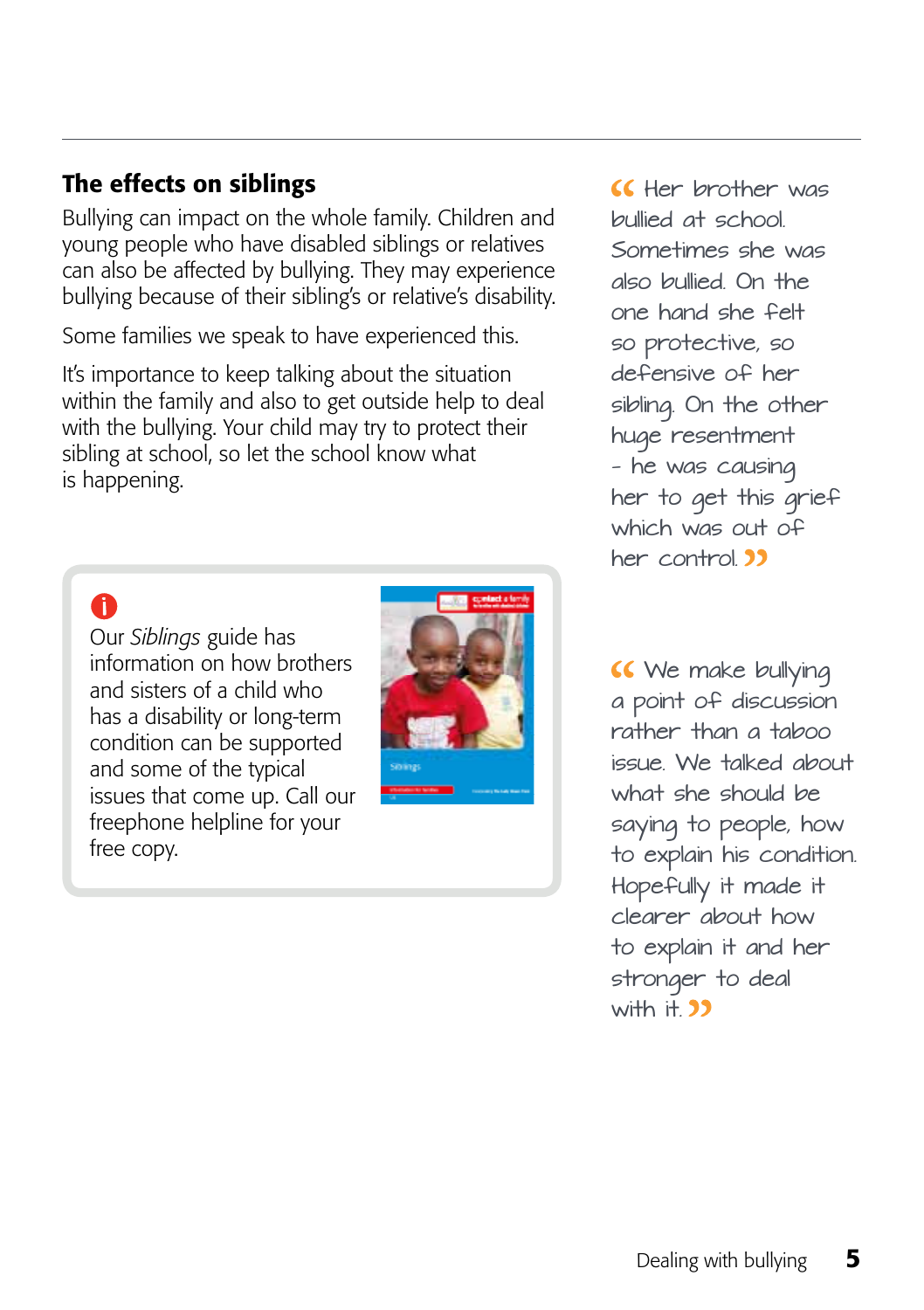## **Spotting the signs of bullying**

 My son was a victim of 'happy slapping' but didn't tell us about it because he thought the boys were being his friends. We found out about it through a friend whose daughter had come home crying as she was so upset about what she had witnessed 11



It can be hard to know if your child is being bullied. Some children hide their feelings and don't find it easy to tell an adult what is happening. They may be worried about your reaction and scared about telling someone at the school. Children with communication difficulties may not understand they are being bullied or could struggle to tell someone what is happening.

#### What to look for

We asked parents how they realised their child was being bullied. They came up with a number of signs to look for:

- becoming withdrawn, if previously outgoing
- coming home with cuts and bruises
- regularly coming home with torn or missing clothing
- refusing to go to school or a youth club
- doing less well at their schoolwork
- $\bullet$  changes in mood becoming depressed, angry, anxious
- changes in behaviour, for example wetting the bed if they have been dry at night
- being aggressive at home with their siblings and other family members
- sleep problems, nightmares, early or late waking
- getting more headaches, stomach aches and other minor illnesses
- immersing themselves more into obsession and fantasy
- self-harming, cutting, hair pulling, skin picking
- wanting to change their journey or time of their journey to school.

These signs may not always be due to bullying. Changes in your child's behaviour could be caused by other things at school or home, but it's important to find out more.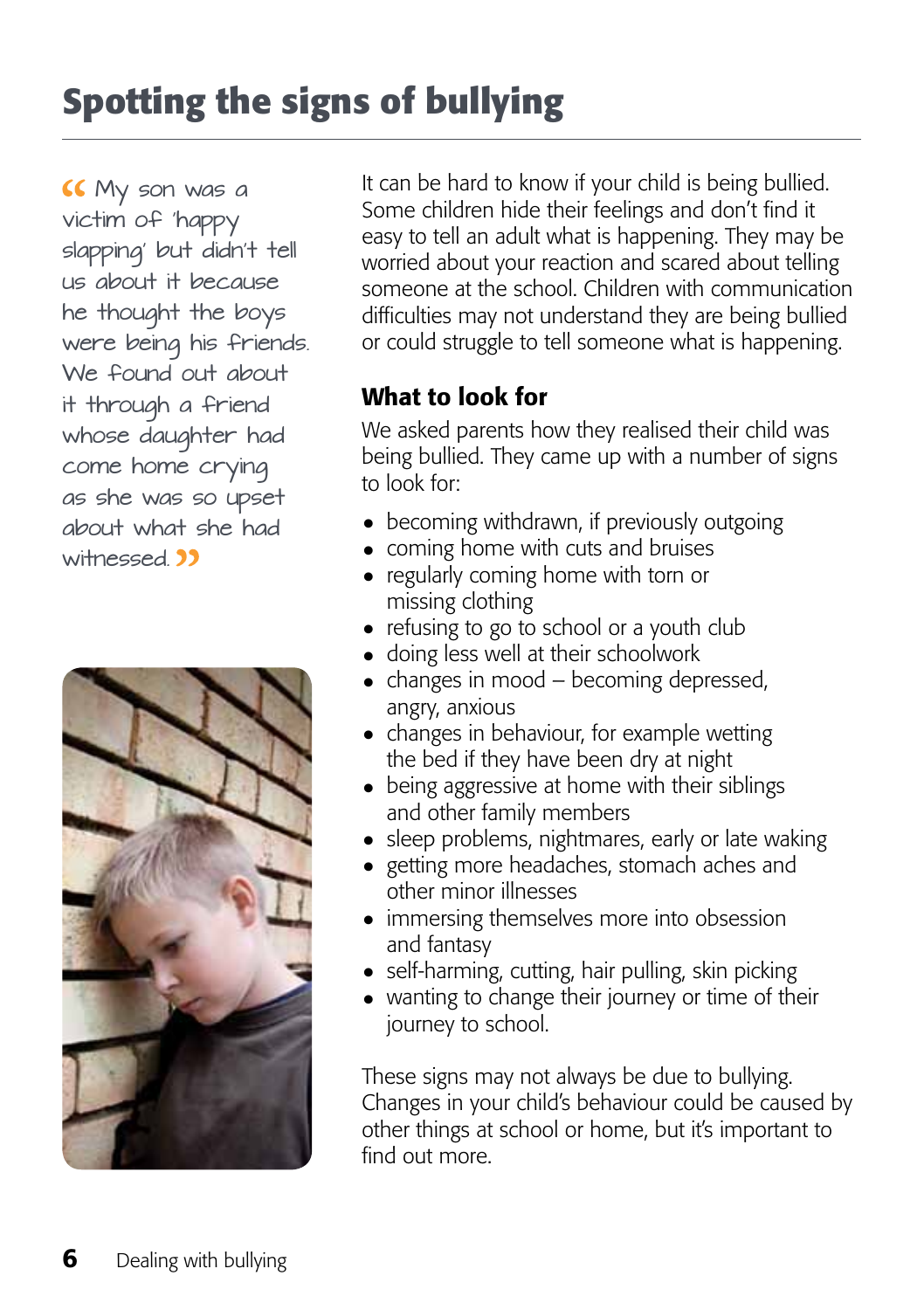## **Talking to your child**

If you think your child is being bullied, try to talk to them about it. Some children will find it hard to talk about it and may not respond to direct questions – here are some tips.

#### Tips for talking to your child about being bullied

If you think your child is being bullied, you could ask the following types of questions:

- what did you do at school today?
- who did you play with?
- what did you play?
- did you enjoy it?
- would you have liked to play with someone else or play different games?
- what did you do at lunchtime?
- $\bullet$  is there anyone that you don't like at school? Why?
- is there anything that you don't like about school?
- are you looking forward to going to school tomorrow?

Ask questions to suit the needs of your child. The type of questions you ask may depend on the age of your child, their level of understanding and their anxiety about the situation.



### A

*If your child tells you they are being bullied, it's natural to be angry and upset, but it's important to respond to your child calmly and quietly. If your child sees you upset they may feel anxious and not tell you everything that's happened.* 

 When I asked about the bruises he would lie and say he fell over. Eventually after some gentle questioning from us, he then said what happened. 22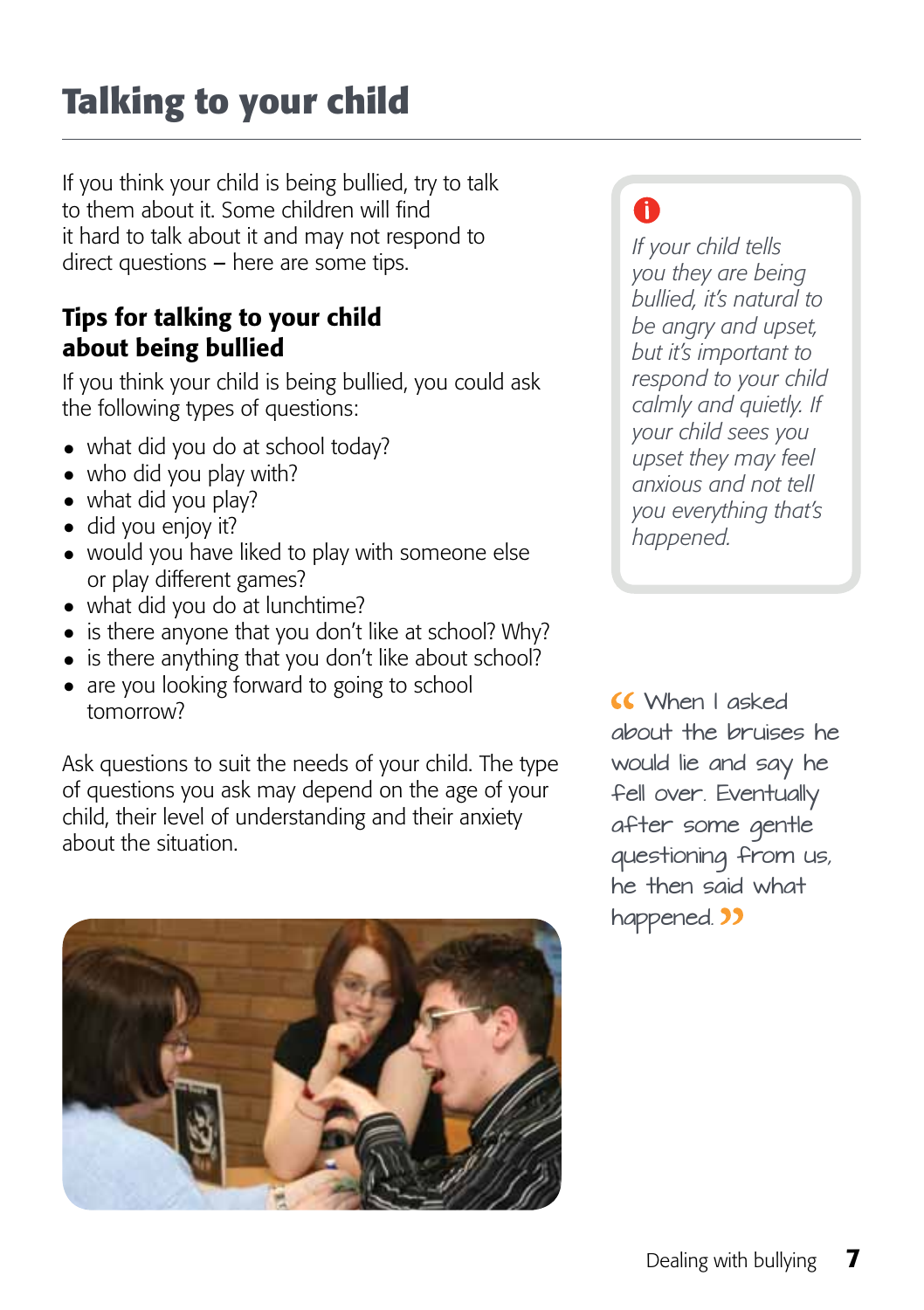

CI drew a diagram of a body and asked him to show me what had happened to him. **33** 

#### If your child has difficulties explaining what is happening

If your child finds it hard to talk about being bullied, or has communication difficulties, you could:

- draw pictures of your child's day, or ask them to draw what has happened during their day. You could draw pictures of them at break, at lunchtime, in the classroom, moving about the school, and what games they played
- use toys or puppets to encourage your child to talk. You could use them to tell a story of a child being bullied and show how important it is to tell someone. Your child may feel more comfortable telling a toy or puppet what is happening
- use a diary system or a worry box where your child can draw pictures, or write words. You can then agree a time to talk about it later
- use scales to rate how your child is feeling at different times during their day. Use numbers or traffic light symbols, where the different numbers, or colours, mean different feelings. If you use a traffic light system, use green for feeling good, orange for okay and red for upset
- use pictures of faces showing different expressions to explain feelings. Draw pictures of happy, sad, angry, crying faces and ask your child to choose one to match how they feel
- use visual prompts like pictures in books, communication boards (visual symbols organised by topic) and cue cards (that contain a message in a picture or written format).

*The National Autistic Society has information about different communication tools and resources you can use:* www.nas.org.uk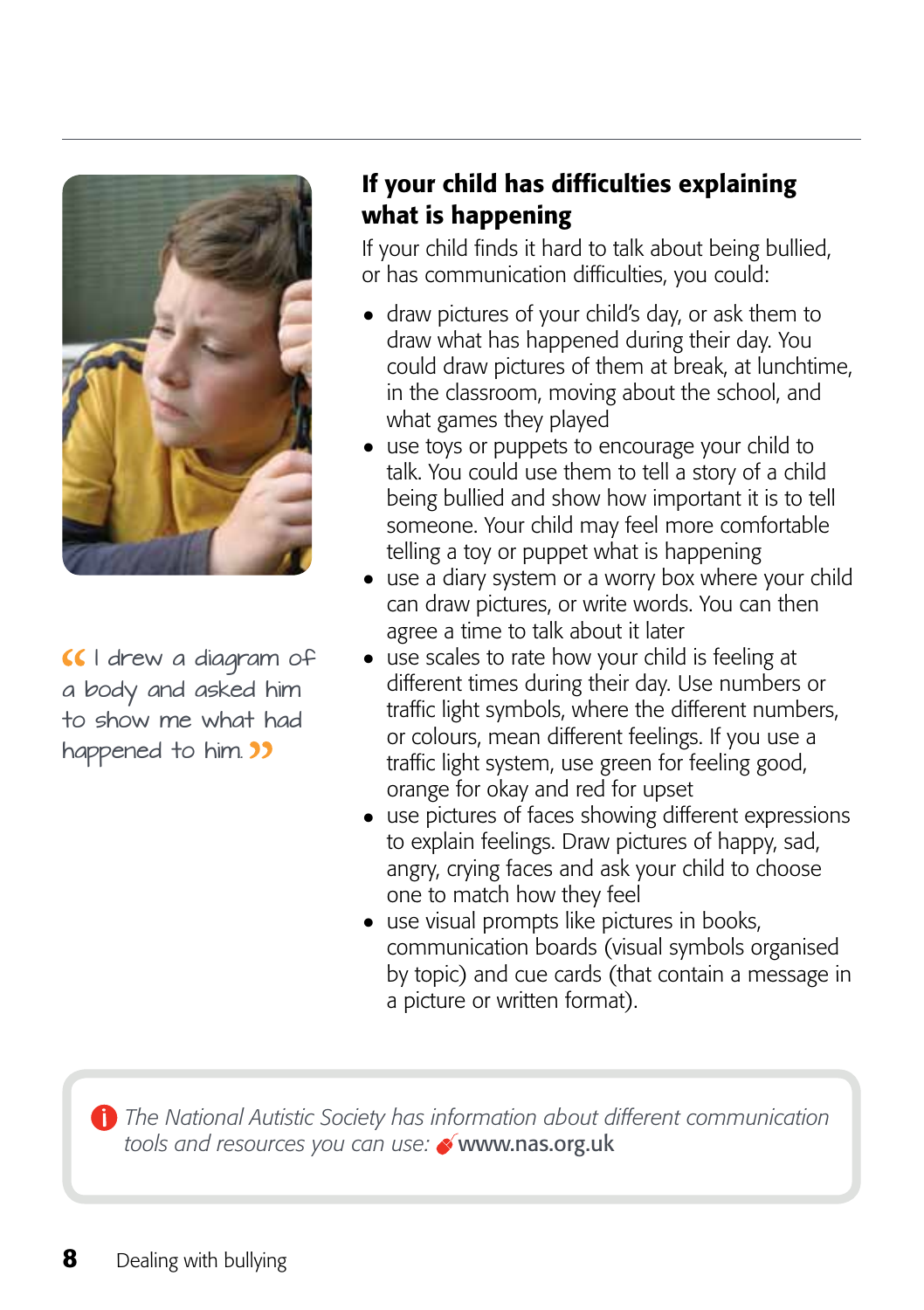## **Strategies to help deal with bullying**

Disabled children may experience bullying in different ways and have different needs. A range of responses are needed, there is no 'one size fits all' approach. Some children, due to the nature of their disability, might not be able to understand the process or the ideas behind some ways to help deal with bullying. But there are ways to help support your child  $-$  for example by developing their confidence. Parents we talked to also described different forms of support that the school had put in place to help their child.

Suggestions parents made include:

- Draw pictures of the bullying and ways your child could deal with it. You could draw a cartoon strip which shows your child walking away from the bullying or telling someone.
- Use 'social stories' to help your child understand what bullying is and learn skills to deal with what's happening. Social stories describe a situation and focus on a few key points, such as what will happen and how people might react. Social stories aim to increase a child's understanding and make them more comfortable in different situations. You can use social stories to explain times and places where bullying might happen, like break times, on school transport, or lunch times.
- Give your child the opportunity to tell you how they feel. Agree together a time or place to do this, if you can.
- Draw a map of the school and ask your child to colour in different areas to show how safe they feel; for example, green for safe for the classroom, the toilets might be red for danger, or orange for the less visible parts of the playground.

#### **f** Let your child know:

- they are loved
- it is OK to be different
- **they have the** right to be happy and safe
- that no matter what happens you still care for them
- **that you believe** what they tell you.

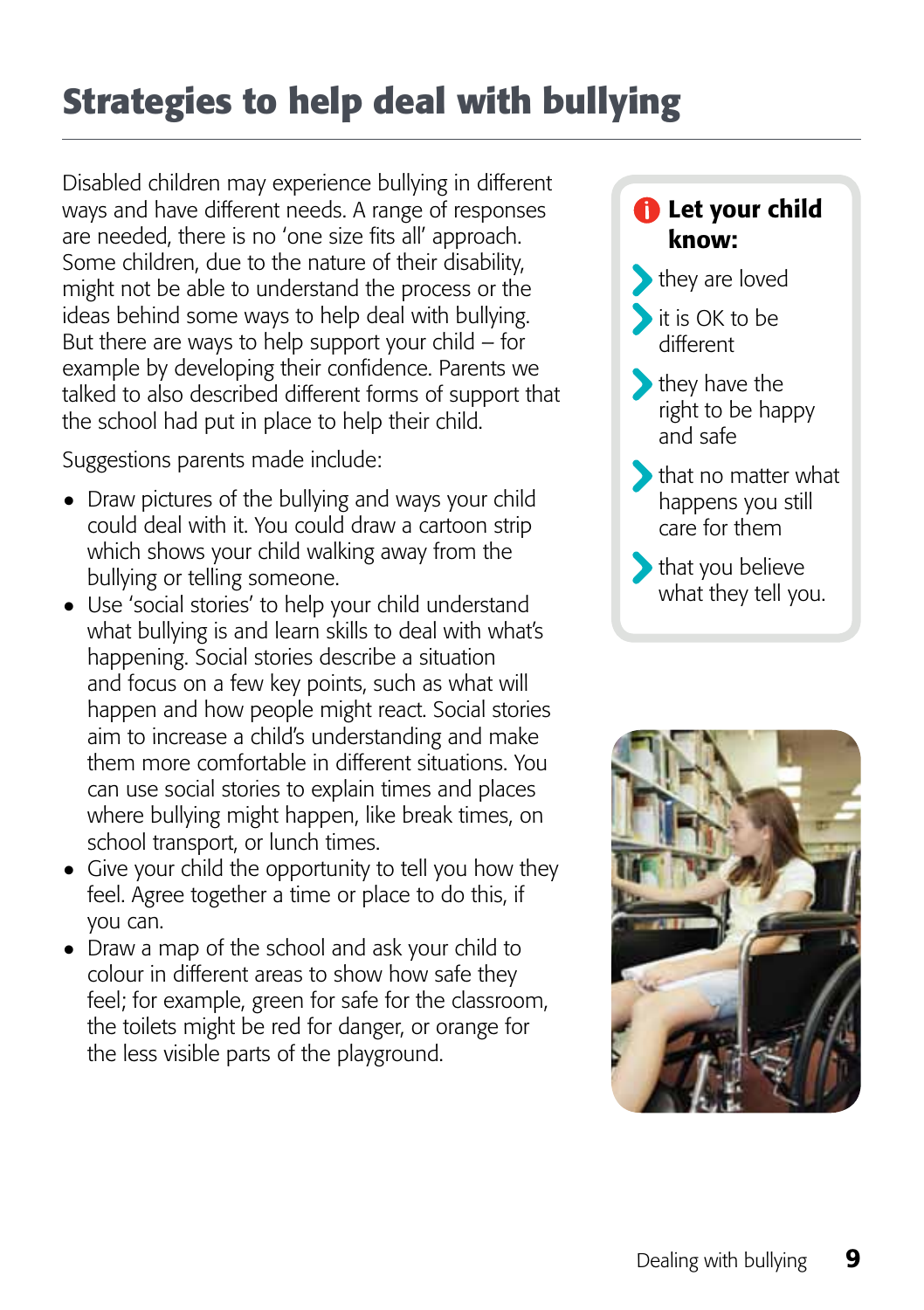She sees a mentor at the school once a week. They work on building her selfesteem and selfworth and help with friendships. They worked on her confidence and gradually brought her out of herself, building up the confidence she lost. It's so nice to see the difference  $\overline{\mathbf{32}}$ 



- Practice responses your child can use if they're bullied, like saying NO, walking away confidently or telling someone. Agree who this will be together.
- Work with your child to develop their social skills, reading facial expressions and body language, listening skills and recognising tone of voice.
- Talk as a family about bullying and how you can support each other.

#### A

*The National Autistic Society has information about social stories and different communication tools and resources you could use:* www.nas.org.uk



*Support for your child may be available by phone, online and through support groups. Call our freephone helpline for more information, and see the organisations listed on pages 12 and 28:*

**0808 808 3555**

- **helpline@contact.org.uk**
- **www.contact.org.uk**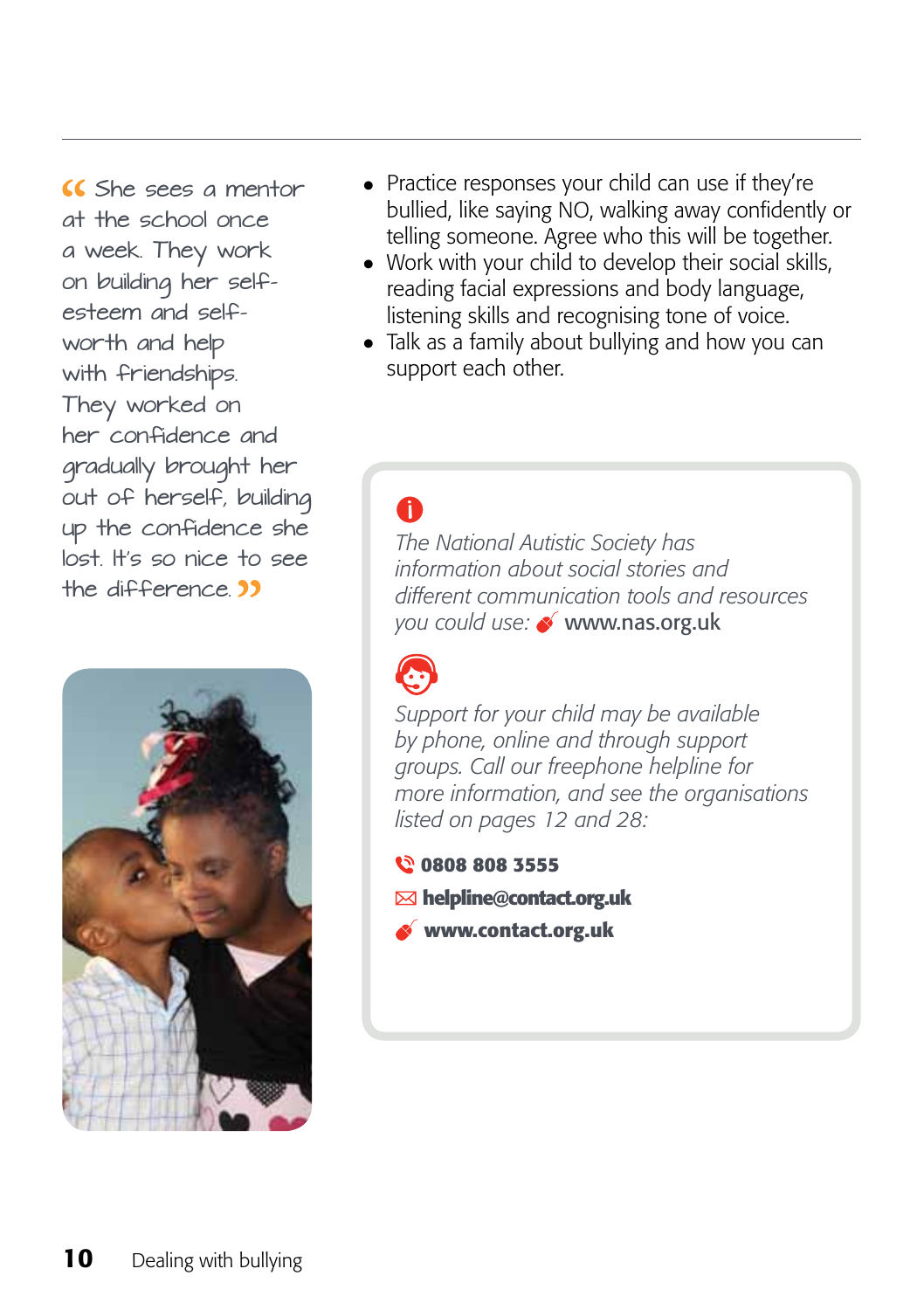### **Tips for building confidence and self-esteem**

- Emphasise your child's strengths, being specific where possible. Help them to understand their strengths. When your child feels a sense of accomplishment and pride in their ability to do something, they will have more confidence to persevere when they face challenges.
- Give your child a chance to contribute  $-$  to a conversation, to family chores, or to planning a fun family activity. This communicates your faith in their abilities and helps to give them a sense of responsibility.
- Make sure your child has time to look after themselves (for example, eating, sleeping, exercise, relaxing).
- Put a picture of your child with family members on a wall in their room, to remind them that they are part of a family.
- Tell them you have confidence in them. For example, "tying laces is hard, but I know you'll get there in the end".
- Spend time with them and take time to listen.
- Work on social and communication skills how to take turns, how to introduce themselves. You can do this through play and in day-to-day family life.
- Reassure your child that you love them and being bullied is not their fault.
- Help them to make friends, invite other children into your home.
- $\sum$  Talk about what a good friend is  $-$  a good friend is kind, shares and listens, not someone who hurts others or makes them sad.
- Encourage your child to be a good friend too.
- Treat your child's mistakes as learning experiences.
- Encourage your child to solve problems and make their own decisions.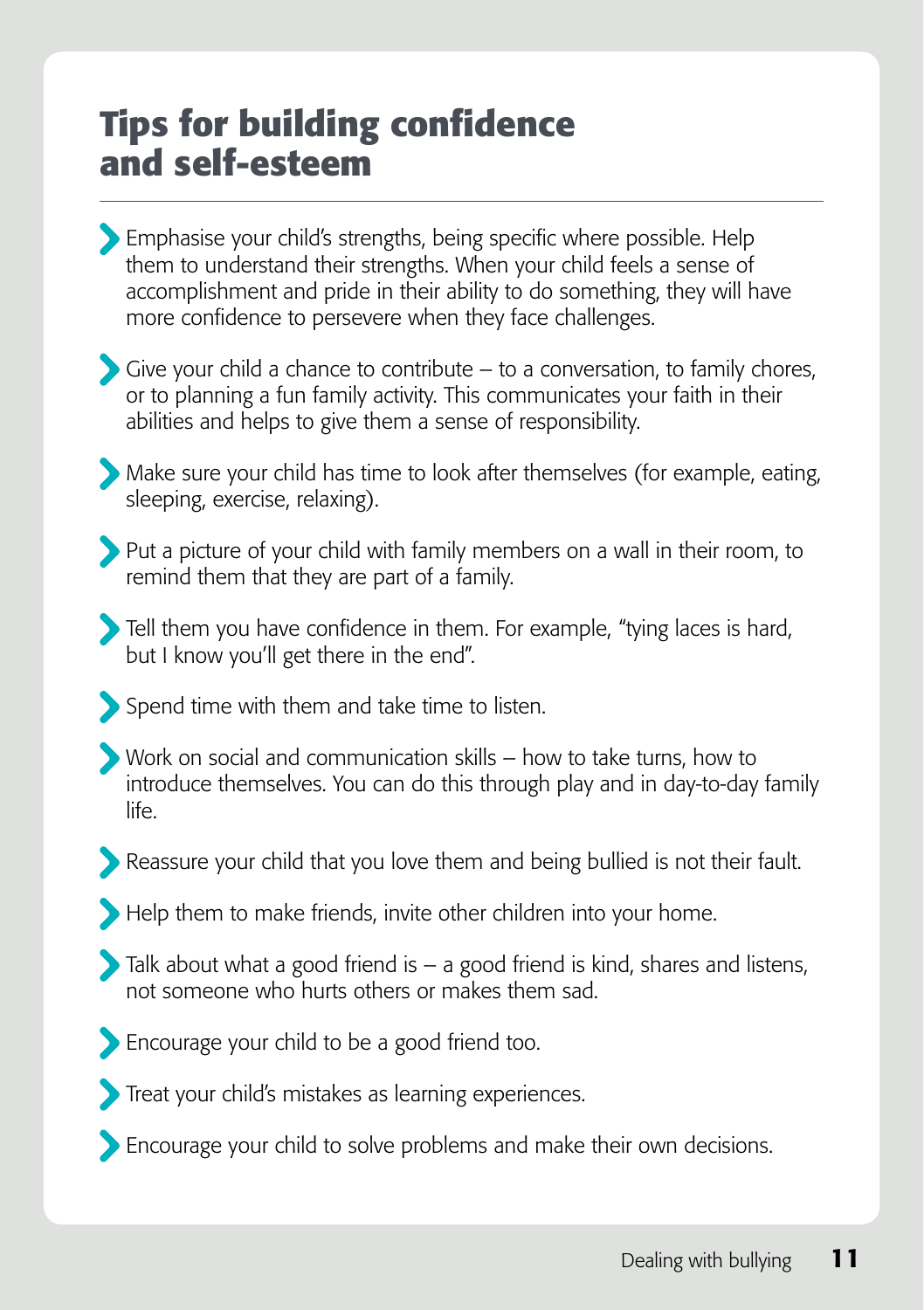### **Useful contacts**

#### Anti-Bullying Alliance

Resources and information for parents and schools to help address bullying of children with special educational needs and disabilities. Including good practice guidance for teachers and other professionals on cyberbullying, bullying and mental health and bullying and autistic spectrum disorders.

www.anti-bullyingalliance.org.uk

#### > Bullying UK

Information and practical advice for parents, young people and professionals. Free online parenting classes to help manage behaviour. **€** Freephone 0808 800 2222 www.bullying.co.uk

### > Changing Faces

Supports people who have conditions or injuries which affect their appearance. Self-help guides for children and young people on looking different, feeling different, when teasing becomes bullying – with techniques to handle different situations.

#### 020 7391 9270

www.changingfaces.org.uk

### Kidscape

Anti-bullying workshops (in London) for children aged 9-16 who are being bullied, including body language, confidence building and verbal assertiveness techniques.

020 7730 3300

www.kidscape.org.uk

### Childline

Tips for children on building confidence and self-esteem, coping with embarrassment, being scared to go to school. How a child can respond if they're being bullied and how to support a friend who's being bullied. Children can call a counsellor or chat to one online in confidence. They also have videos about bullying and other topics in BSL.

**€** Freephone 0800 1111 (24 hours)

www.childline.org.uk

### Respectme Scotland

Works with adults involved in the lives of children and young people to give them the practical skills and confidence to deal with children who are bullied and those who bully others.

**€ 0844 800 8600** 

www.respectme.org.uk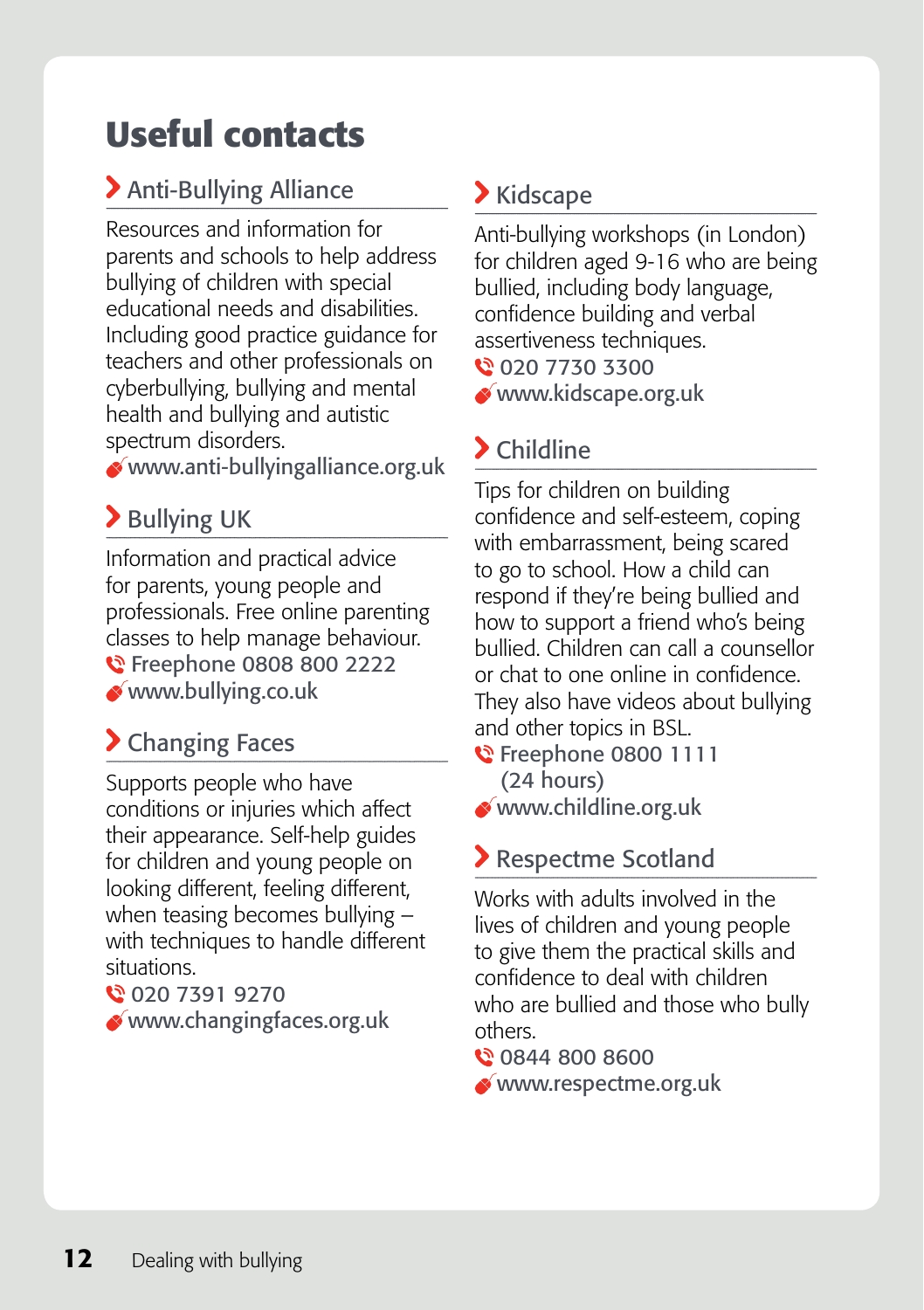#### How schools help children with special educational needs

In mainstream schools in England and Wales there will be a Special Educational Needs Coordinator (SENCO). They are responsible for arranging and coordinating the extra support for a child with special educational needs.

In England, from 1 September 2014, each school will be required to provide an SEN Information Report in addition to their inclusion policy and accessibility plans required under the Equality Act 2010. It must include information on how they identify and assess children with SEN, the support provided for emotional and social development and what they do to prevent bullying.

Mainstream schools must still follow a 'graduated' approach to meeting a child's special educational needs. This means that increasing levels of support should be given when your child is not making progress towards their agreed outcomes or they continue to work at lower levels than other children.

In England, SEN support replaces School Action and School Action Plus from 1 September 2014. In Scotland, the help is called Additional Support, in Wales, School Action and School Action Plus and in Northern Ireland, Stages 1 and 2 of Additional Support.

#### Children with statements, Education, Health and Care plans (EHC) and Coordinated Support Plans (CSP) in Scotland

If your child has a statement, Education, Health and Care (EHC) plan (or CSP in Scotland), the support they receive, including strategies and support around bullying, should be written down here.

### A

*Most children with special educational needs (SEN) will go to mainstream schools. Some children with more complex needs will go to special schools.* 

*For more information about your child's education visit the Education section of our website at* **www.contact.org.uk** 



*Need advice about your child's education? Call our freephone helpline and speak to our Education Advice Service:*

- **0808 808 3555**
- **helpline@contact.org.uk**
- **www.contact.org.uk**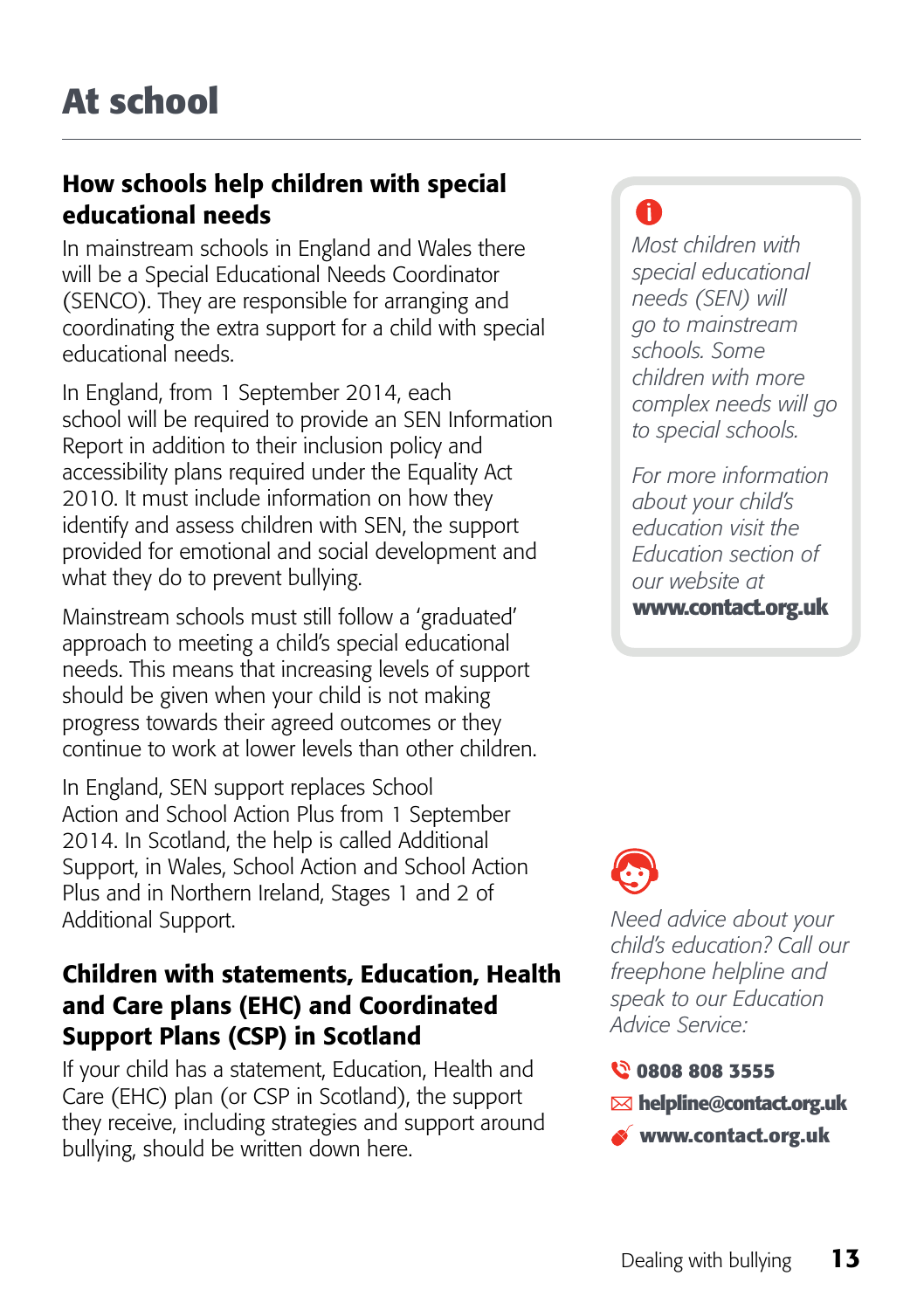### **Bullying at school**

*Need some advice about bullying at school? Call our freephone helpline and speak to our Education Advice Service:*

**0808 808 3555**

**helpline@contact.org.uk**

**www.contact.org.uk**

 When he was first diagnosed with ADHD, I requested a copy of the school's anti-bullying policy and discipline policy. I didn't feel I needed to refer to it but knew I had it as back up if necessary.<sup>33</sup>

CC I wrote my concerns in his communication book and the teachers looked for any incidents.<sup>33</sup>

It can be hard for you to approach the school about bullying, but it's important to let the school know your concerns straight away. Schools have a duty of care towards their pupils. This means that a school must look after the safety and wellbeing of their pupils as a reasonable parent would.

#### Behaviour and discipline in schools

UK schools, including academies and free schools, don't have to have an anti-bullying policy by law (although a lot do). But they do have to have a behaviour policy which outlines measures to encourage good behaviour in schools, particularly preventing all forms of bullying among pupils. These should be published on the school's website, or ask the school for a copy.

When a school is developing their behaviour policy, government advice states that the policy should be clear and well understood by staff, parents and pupils. It should also acknowledge the school's legal duties under the Equality Act 2010. Schools have a duty to provide reasonable adjustments for disabled pupils and must not treat disabled pupils less favourably.

Private, fee-paying schools are not required to have a behaviour or anti-bullying policy, but it is good practice to do so.

#### If your child is being bullied by a teacher or another member of staff at school

If you find out your child is being bullied by an employee of the school, stay calm. Remember it's much better to try to sort the problem out diplomatically because your child is likely to have contact with them over a number of years. Keep a record of what has happened and if the problem is not resolved, write to the head teacher and make a formal complaint. See page 21.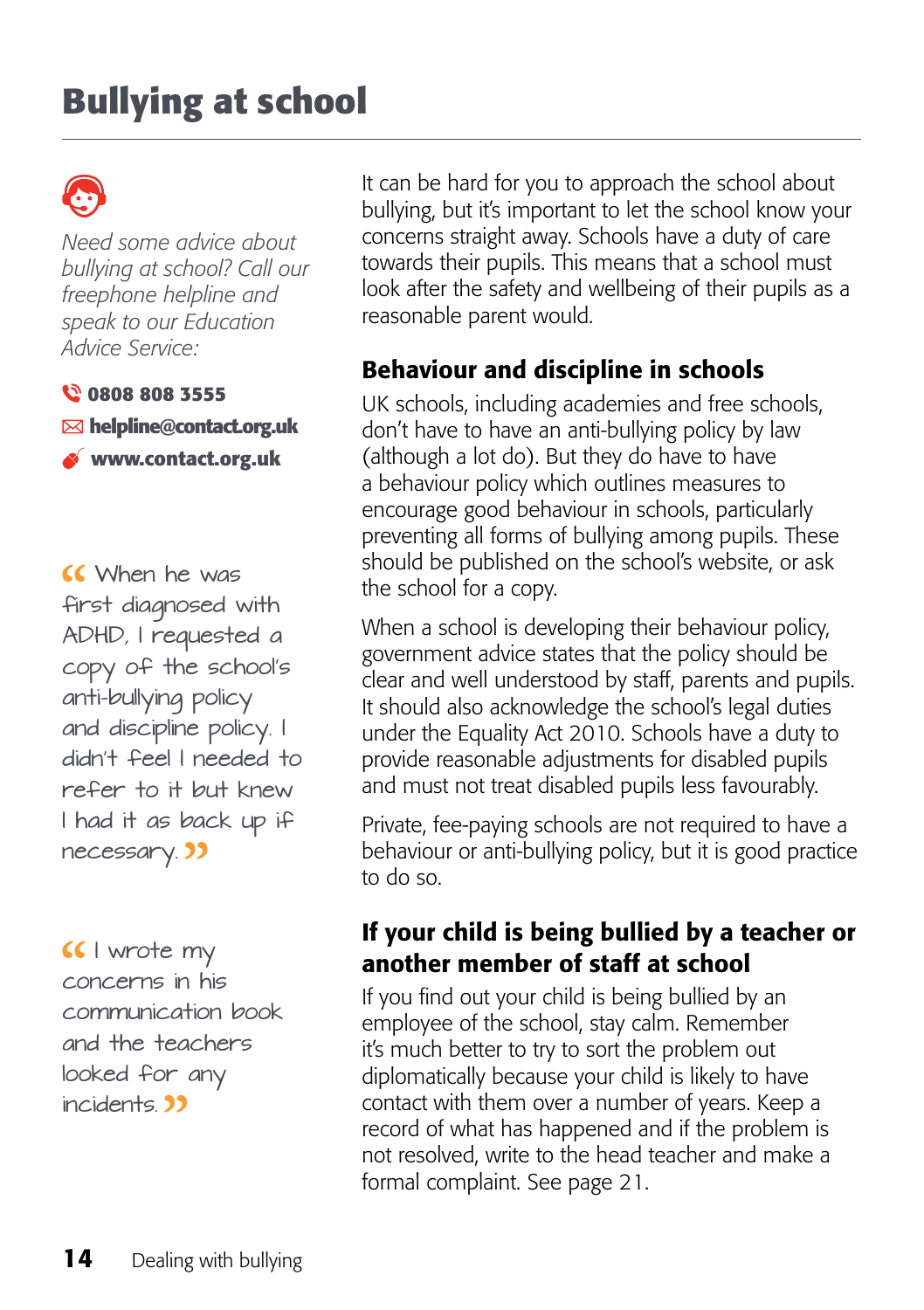It's best to put your concerns in writing. Some schools have communication systems or policies, such as home-to-school books or diaries. If your child's school has a system, then follow it and let the school know about your concerns. If you have previously told the school about your worries, then write to the head teacher and ask for a meeting.

We have included samples letter on pages 34 and 35 to help you.

#### Government anti-bullying guidance

There are a number of key documents produced by the devolved governments that you may find useful, especially if your child's school is struggling to resolve the bullying. They outline the legal duties and powers schools have to tackle bullying of children with special educational needs and disabilities.

England – *Preventing and tackling bullying: advice for head teachers, staff and governing bodies* (October 2014), Department for Education www.gov.uk

Wales – *Respecting others: anti-bullying guidance circulars*, (November 2013) Welsh Assembly www.wales.gov.uk

Scotland – *A national approach to anti-bullying for Scotland's children and young people* (November 2010) www.gov.scot.uk

Northern Ireland – *Pastoral care in schools: promoting positive behaviour* (June 2001) – Department for Education www.deni.gov.uk

 I felt anxious that the bullying was continuing even after it was resolved. I was worried if it was still continuing, is he being left out, is he interacting with other children? I spoke to the school about this and they let me come in at lunchtime and discreetly watch my son in the playground, so I could see him playing with others. **33** 

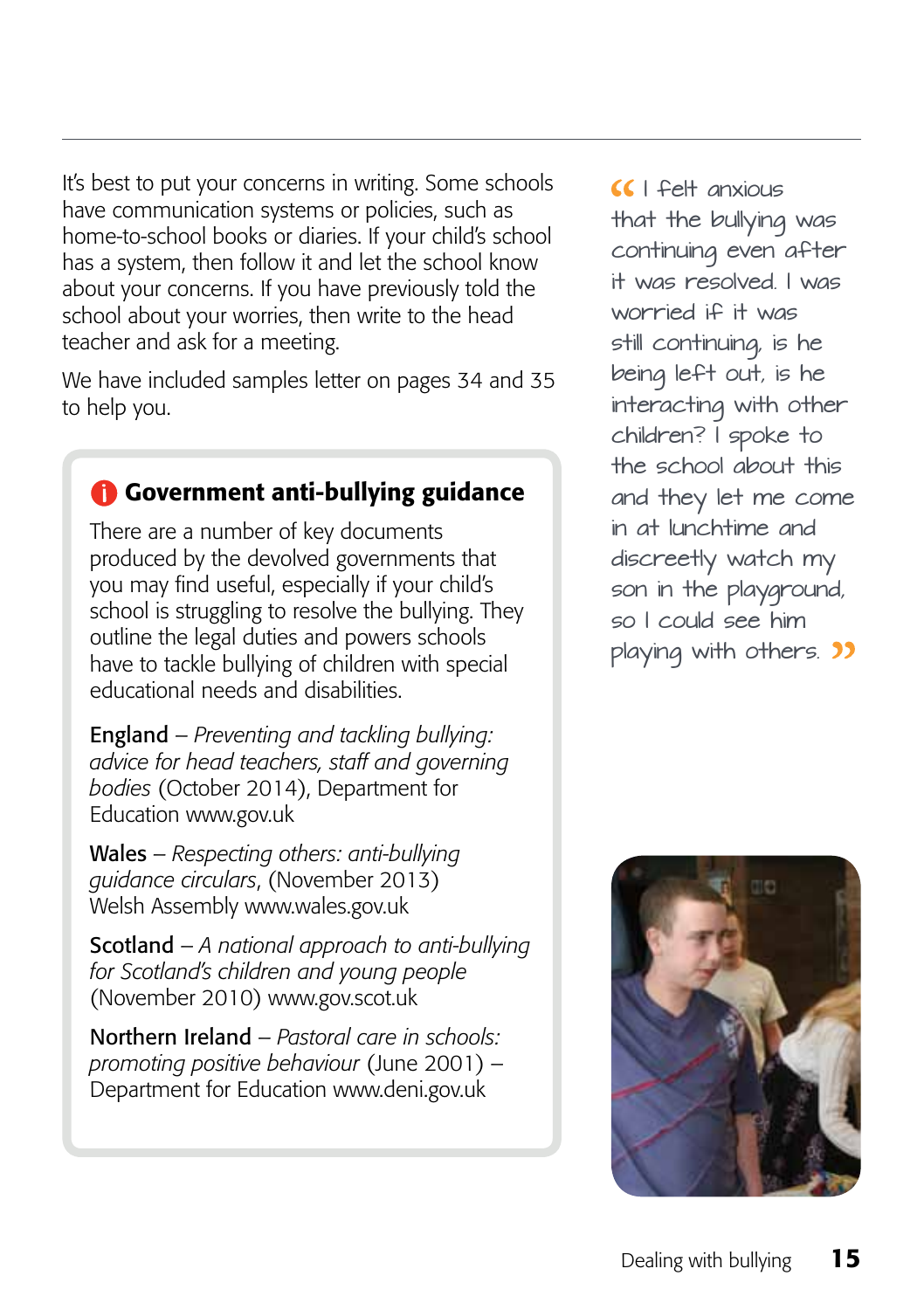### **Parents' tips: Raising concerns with the school**

Ask for a copy of the school's anti-bullying policy and behaviour policy.

Keep a record of all the incidents.

Take photos if there are any physical injuries to show the school.

If your child is unable to attend school because of the stress of the bullying, get this confirmed by your GP and let the Education Welfare Officer know about the situation.

Ask for the bullying to be recorded in your child's individual education plan, statement, Education, Health and Care plan or co-ordinated support plan (Scotland), if they have one.

Work with the school to resolve the issue. It may not happen immediately, but do keep meeting and working with them.

If the bullying continues, you may want to make a complaint. Follow the school's complaints procedure (see page 21).

Get advice about disability discrimination and the disability equality duty (see page 33).

The most useful thing the school did over the next couple of weeks after the bullying was reported, was to ensure that his self-esteem was not damaged in any way. They praised him for all the good things he did. **33** 

*We have a bullying log at the end of this guide you can use to record incidents of bullying.*

 *We also have an example letter you can adapt to raise your concerns with the school on page 34.*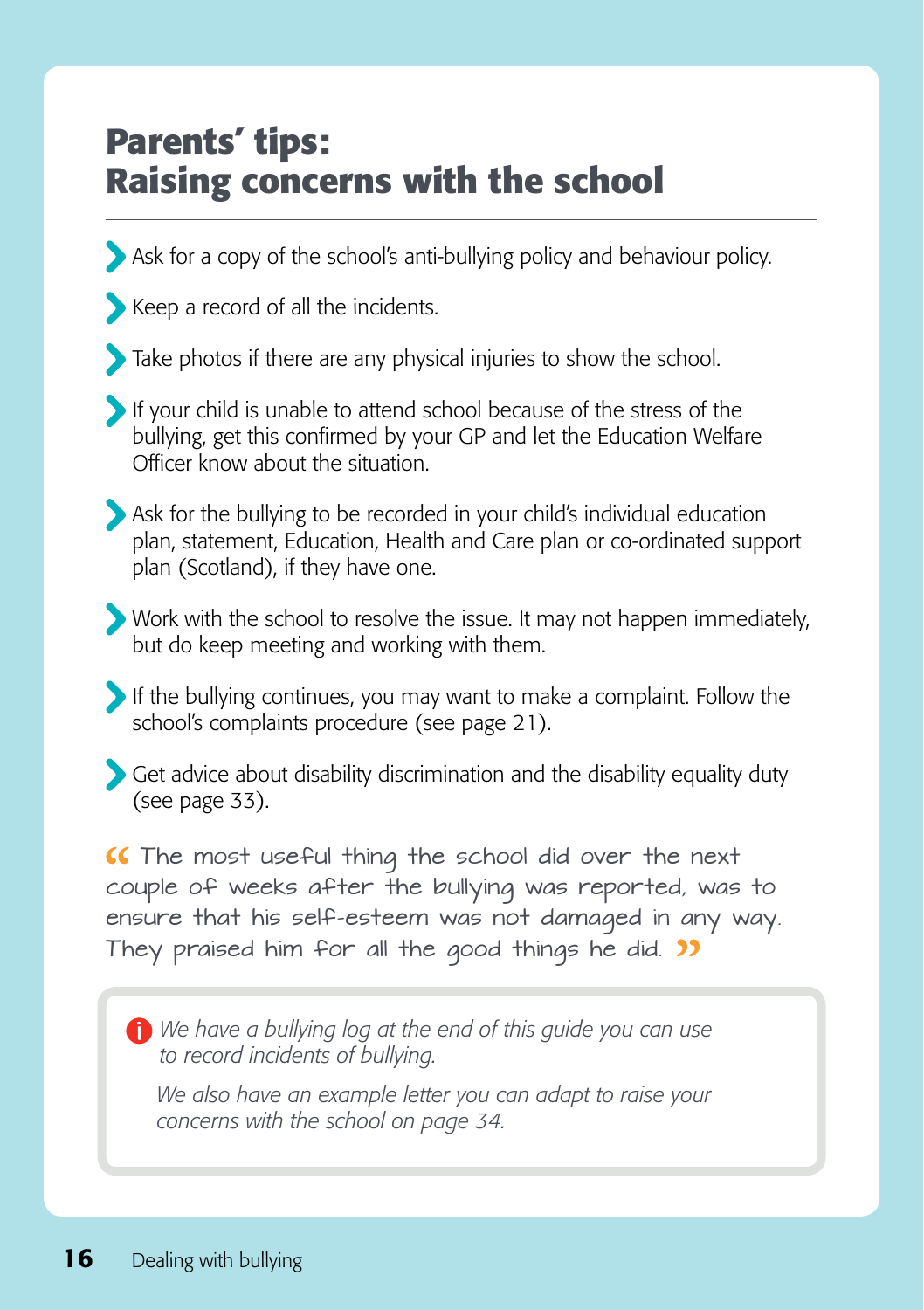There are a number of methods used by schools to deal with bullying. Some of these are listed below. Not all schools will use them, some use a combination and others have policies that just focus on behaviour. Ask the school for their behaviour and discipline policy to see what they do.

- 'Circle of Friends' was developed to promote the inclusion of students with disabilities and difficulties into mainstream school. It's a programme involving pupils, teachers and parents.
- $\bullet$  'Telling schools' if the child being bullied is unable to or too scared to tell a teacher, all other children know it is their duty to report it.
- Peer support programmes  $-$  everyone in the school knows bullying is not acceptable and older pupils volunteer and are trained to care for younger pupils. These volunteer pupils are identified by a badge or ribbon.
- 'No blame' support groups  $-$  bullies are not blamed and are encouraged to work in a group together with a teacher to suggest a solution.
- • 'Whole school individual approach' this uses mentoring in addition to circle time, restorative justice and quiet clubs.
- Group and individual sessions based on listening and behavioural therapy, looking at anger management, social skills and resilience, emotional issues and relaxation.
- Provide training and resources that encourage staff and children to think of ways to make their school more inclusive, helping them to challenge bullying in their school.
- Develop projects that provide opportunities for disabled and non disabled children to spend time together, looking to bust the myths and change views and attitudes.

### A

*Changing Faces has information about strategies to develop social skills and on making friends.*

*The National Autistic Society has information about 'Circles of Friends'*

*Childline has online information and ideas for children and young people to help build self-esteem.* 

**For contact details of these and other organisations that can help your child see pages 12 and 28.**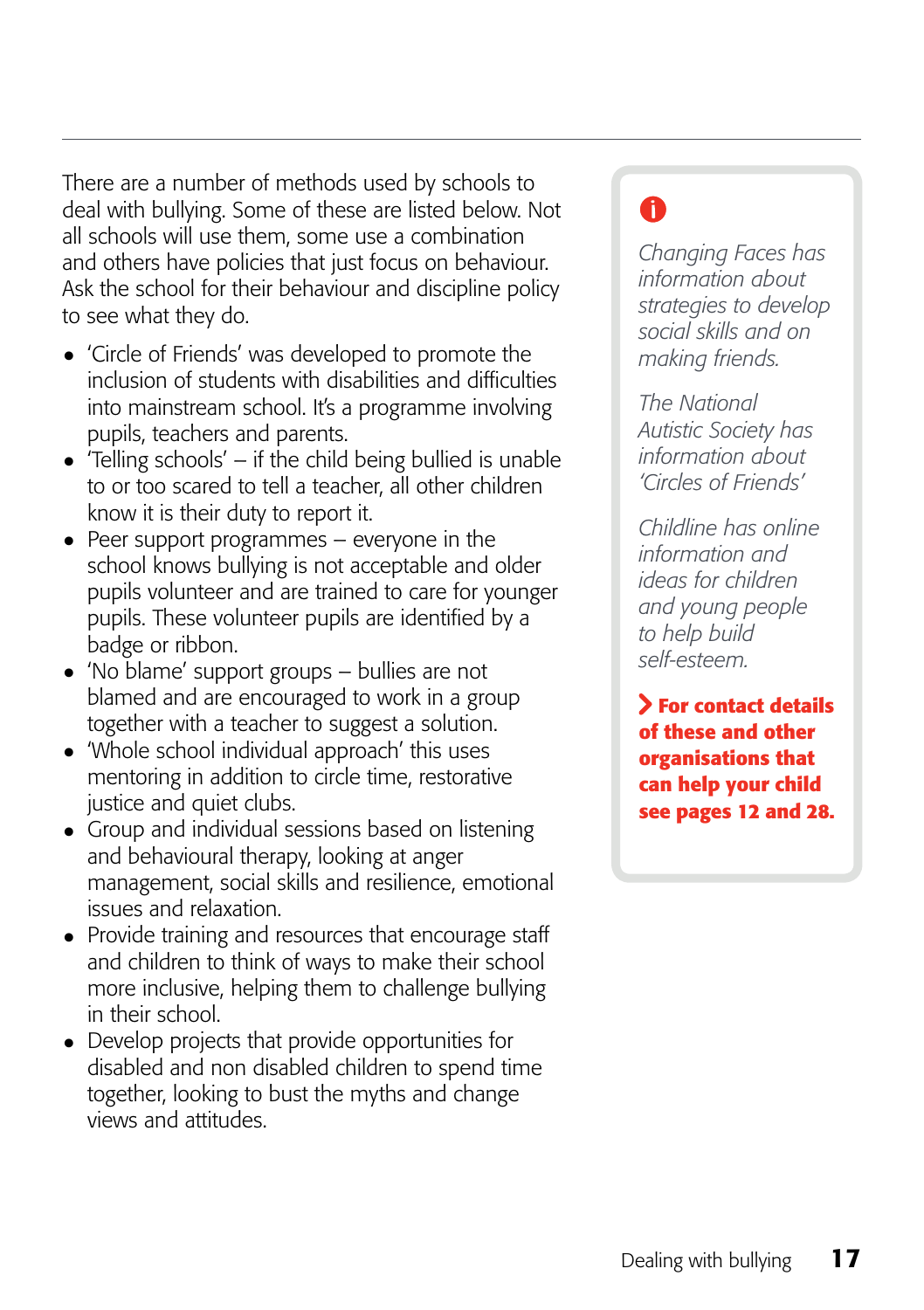### **Meeting with someone at the school**

CC I emailed the head and asked for a meeting. The school addressed the issues immediately — we were very lucky and had a good outcome. 33



If you are worried about meeting with the school, take someone with you. You could take a friend or relative, or someone from a local organisation or national support group may able to go with you. You can ask them to take notes, so that you are clear on what was agreed, the action the school will take and how they will keep you updated.

These people may also be able to help:

Information, Advice and Support Services Network (IASS Network) – England (previously the National Parent Partnership Network)

IAS Services provide information, advice and support to children and young people with SEN and disabilities and their parents. There should be an IAS Service in every local authority. Find yours here:

www.iassnetwork.org.uk/find-your-iass

#### Parent Partnership Services – Wales

Parent Partnership Services offer information, advice and support for parents/carers of children and young people with special educational needs.

www.iassnetwork.org.uk/find-your-iass/wales/ wales

#### Scotland and Northern Ireland

Contact a local advocacy service. Call our freephone helpline to find one in your area.

Even after you meet with the school, the bullying may not stop immediately and some actions may take longer to put in place. You may need to have several meetings to fully resolve the bullying and make sure a range of support is put in place for your child.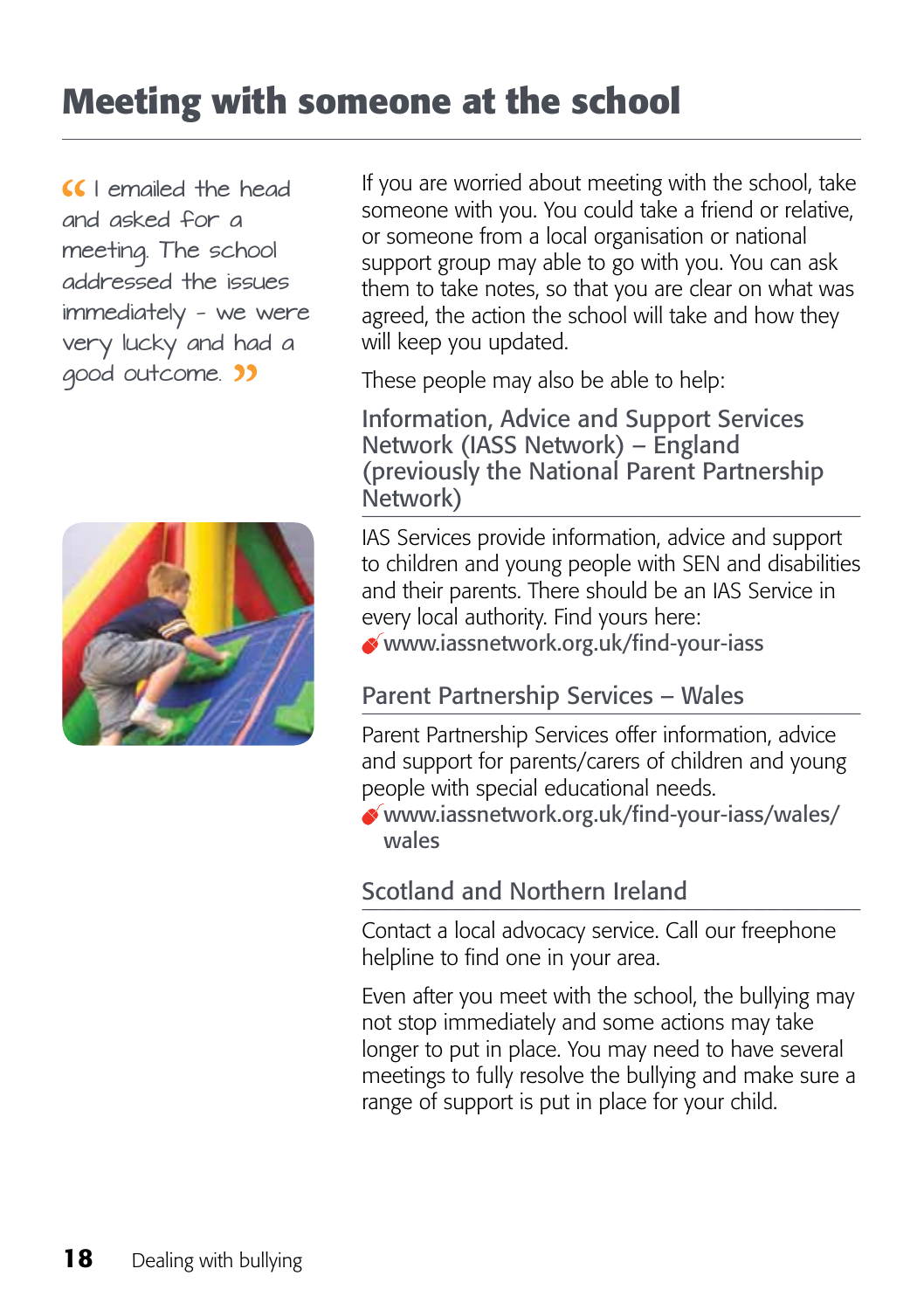### **Suggestions for what the school can do from parents, children and young people**

- Have a named person your child can tell about the bullying. This could be their teacher, support worker or special educational needs coordinator (SENCO). Make sure your child knows where they are based in the school and how they can find them.
- Have a quiet room your child can go to sometimes. Make sure the lunchtime supervisors are aware of this.
- Create a sign or signal your child can use at school to communicate with staff if they need to leave the room.
- Be responsible for the behaviour of pupils beyond the school gate, especially on school transport – behaviour outside of school can be included in the school behaviour policy.
- Provide training for school and local authority staff in special educational needs and disabilities.
- Be aware of unstructured times. like lunchtime, breaks and moving around the school. These times aren't always covered in statements, EHC plans or co-ordinated support plans, yet support is often needed during them.
- Don't remove the child who is being bullied from the situation – remove

the child who is exhibiting bullying behaviour instead.

- Improve communication between teaching staff and lunchtime supervisors so they're aware of what could be happening in the playground and classrooms.
- Allow children the opportunity to stay indoors at lunch and break times, for example, by setting up lunchtime clubs and activities.
- Provide support at times of transition, like moving from primary to secondary school and moving from a special school or unit to a mainstream school.
- Be flexible and use different anti-bullying strategies – not just one approach.
- Review the anti-bullying policy regularly and involve parents and pupils, including disabled children and parents of disabled children, in the reviews.
- Work with your child on social skills like practising letting other people speak first, listening to other people's opinions without reacting aggressively, and understanding body language.
- • Give praise and encouragement to children affected by bullying.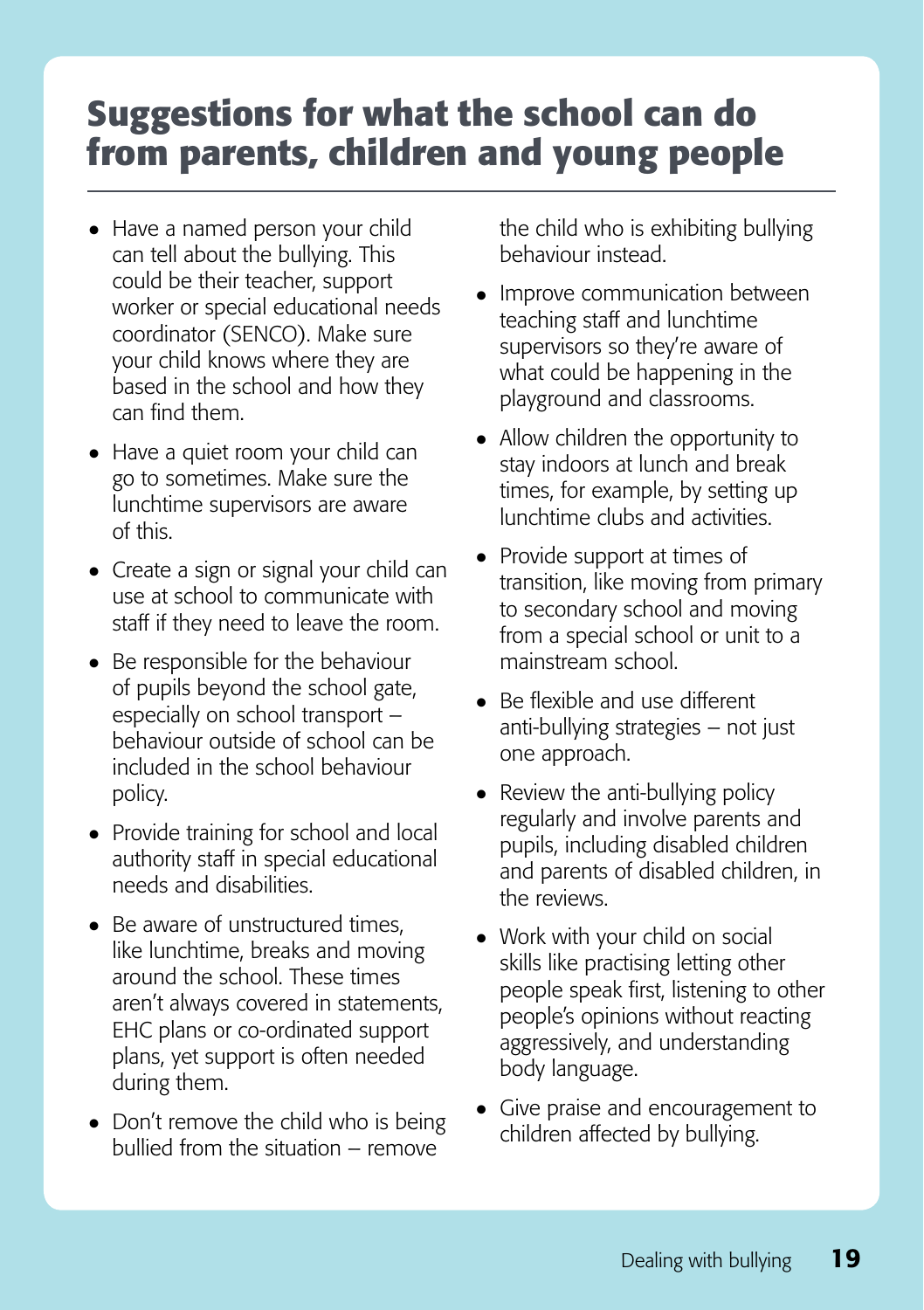### **One parent's story**

My son, Jacob, was being picked on by another boy. Jacob has a learning disability. He was being picked on by a boy who also has special needs but he is higher functioning than Jacob. He was upset, saying he never wanted to go to school again and was finding it difficult to go to sleep at night. It was very difficult to get him out of the home in the morning.

However, the teaching staff were absolutely brilliant about it, I wrote my concerns in his communication book and the teachers looked out for any incidents and noticed this boy tripping him up. They spoke to this boy about his behaviour and how he should behave.

They also spoke to Jacob about the incident and reassured him to go to them for help in the future over subsequent issues and, to me, the most useful thing they did over the next couple of weeks was to ensure that his self-esteem was not damaged in any way, they made sure they praised him for all the good things he did and the communication between home and school was brilliant over this time so that we could also praise him and up his self-esteem and confidence.

Jacob is now very happy and settled at school again and I commend the actions taken by his school.

We need to ensure that bullying issues are not just about anti-bullying and disability awareness. We need to ensure that children and young people with additional needs are helped to be resilient individuals, skills which will prepare them for adulthood, as well as keeping them as confident and secure as possible within their childhood. **33** 

It can be very difficult letting your child go to school after you find out they're being bullied. If you can, talk to your child and agree a way forward together.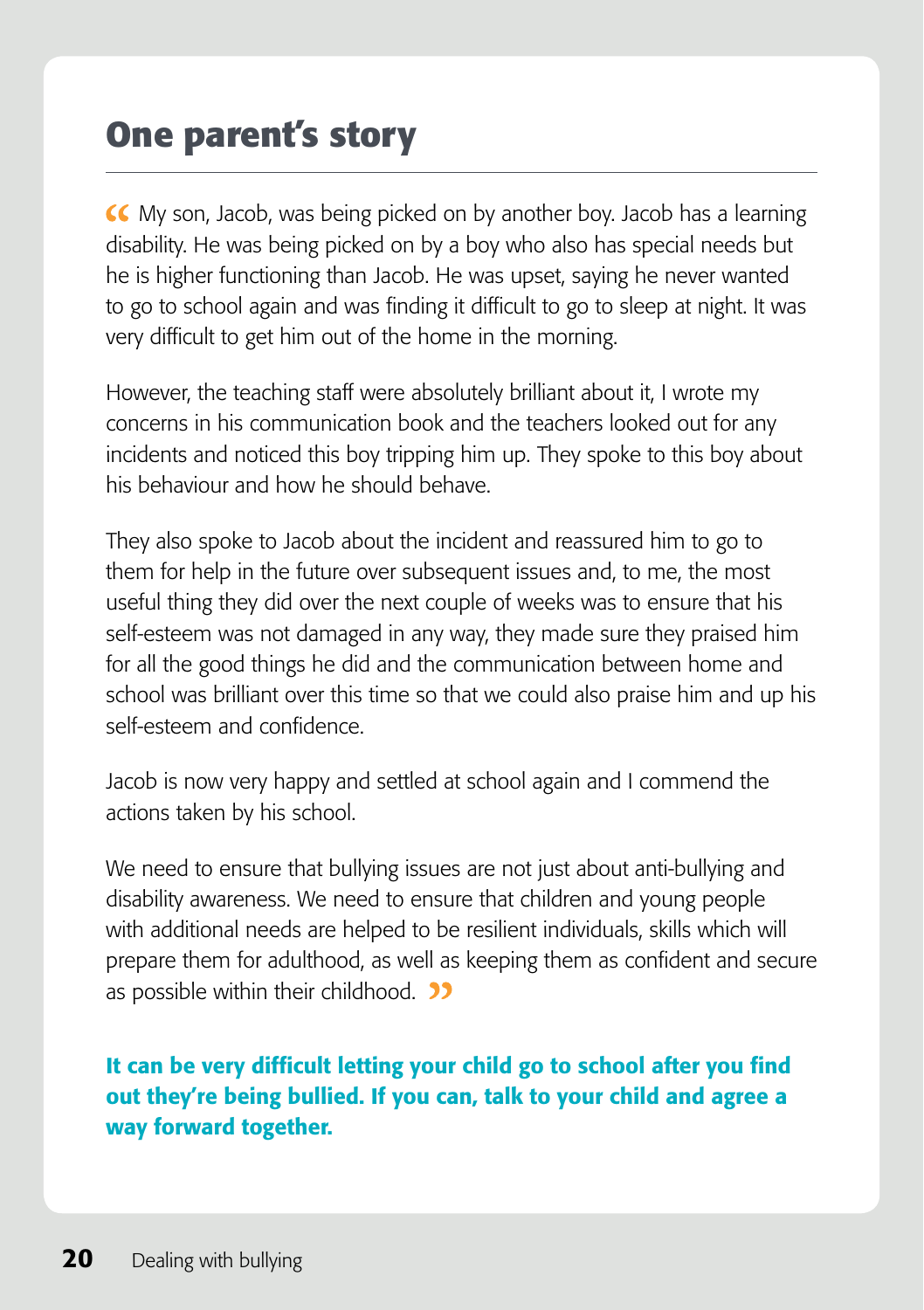### **Making a complaint to the school**

Many of the parents we spoke to had positive responses from schools and found that the bullying stopped. Unfortunately, some parents don't have such a positive response from the school and have to take further action. If you are not satisfied with the school's response you can make a formal complaint.

#### Making a formal complaint

All schools must have a complaints policy. This may be available on the school website, or ask the school for a copy.

Make your complaint in writing and state clearly that you are making a formal complaint. Depending on the school's complaints procedure you may need to address it to the head teacher or chair of governors. However, it is a good idea to send the letter to the chair of governors anyway. Keep a copy of the letter for your records.

#### Getting a response to your complaint

Each school has its own complaints procedure, so the response of the governors will vary. However, there are some common elements. There is usually a timescale by which you can expect to receive a response to your complaint.

The governors will often appoint a sub-committee to hear your complaint and decide what action should be taken. In most cases, you can attend the sub-committee and take someone with you for support. The head teacher or another teacher will also attend and present their case.

In other situations, school governors will only accept 'paper submissions', meaning written complaints.



*For details of local organisations that can help you make a complaint contact our freephone helpline:*

- **0808 808 3555**
- **helpline@contact.org.uk**
- **www.contact.org.uk**

 *There is a template letter on page 35 you can adapt to help you complain to the school.*

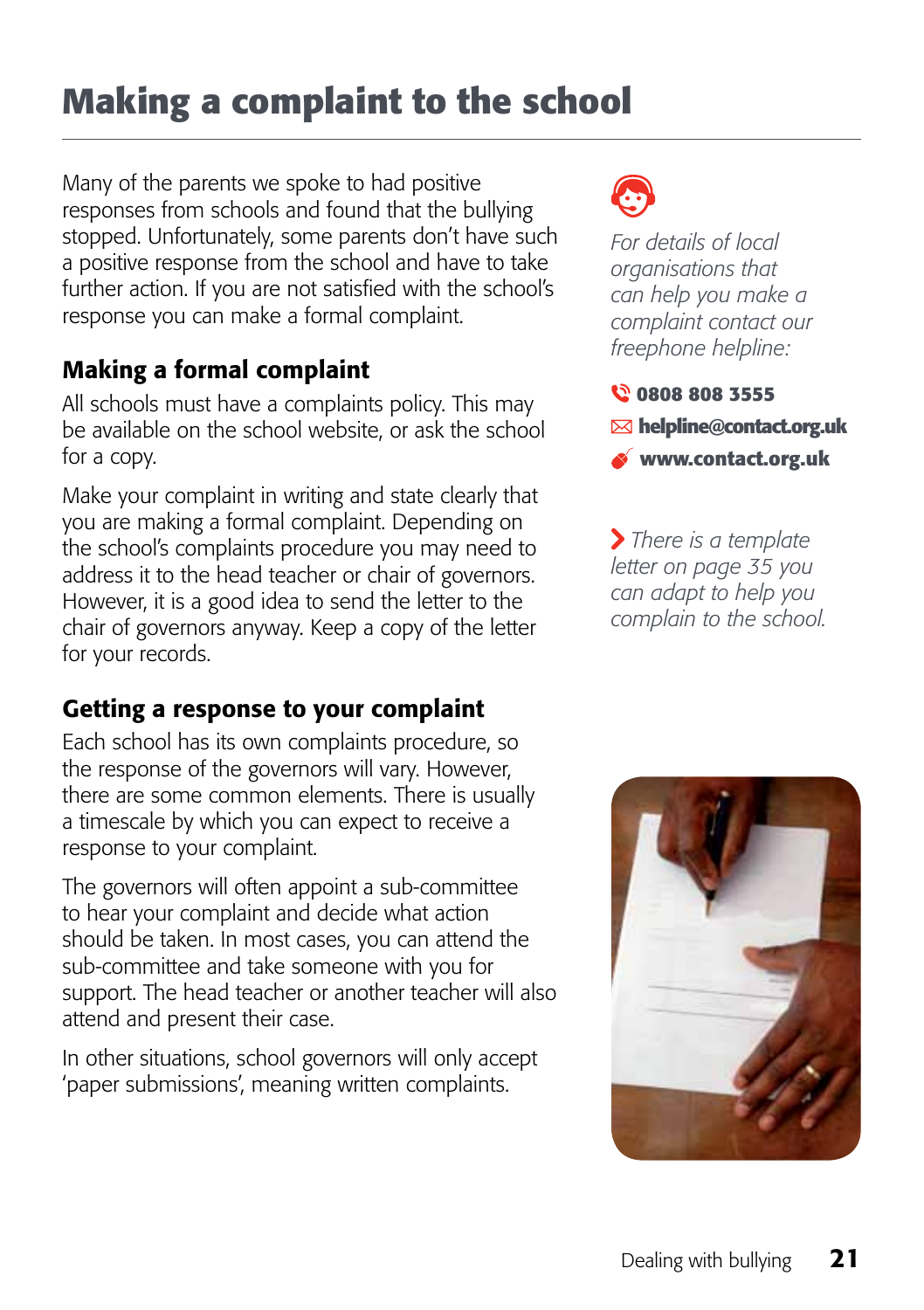#### OFSTED/Estyn (England and Wales)

Although Ofsted and Estyn don't investigate individual cases, they have the power to investigate the quality of education your child receives or poor management of the school. If they receive a number of complaints about a school, this can trigger an inspection. They can work with the school to improve them, and monitor their progress.

#### **Oftsted**

General helpline **0** 0300 123 1231 www.ofsted.gov.uk

#### Estyn

**0** 029 2044 6446 www.estyn.gov.uk

#### England

In England, some local authorities may have a role in reviewing complaints in their schools and may have specialist staff such as anti-bullying coordinators or inclusion coordinators who may be able to help and support you. Check the school complaints policy to see if the local authority has a role in reviewing complaints.

The Department for Education can review complaints about local authority schools in England when you have been through the internal complaints procedure.

In England, you can make a complaint by completing the online complaint form at

www.gov.uk/complain-about-school

#### Wales

If you are not happy with the outcome of a complaint to the governing body, you may be able to raise it with the local authority (LA). However, the LA won't interfere with a governing body's decision unless the school failed to act properly to investigate your complaint and take steps to resolve it. An LA can't investigate because you are unhappy with the governing body's decision.

#### Northern Ireland

If you're not happy with the outcome of a complaint to the school, you may be able complain to the Education and Library Board or Council for Catholic Maintained Schools in certain circumstances.

#### Education Support for Northern Ireland

Government website with information for parents, students and teachers about bullying and other issues, including how to make a complaint.

www.education-support.org.uk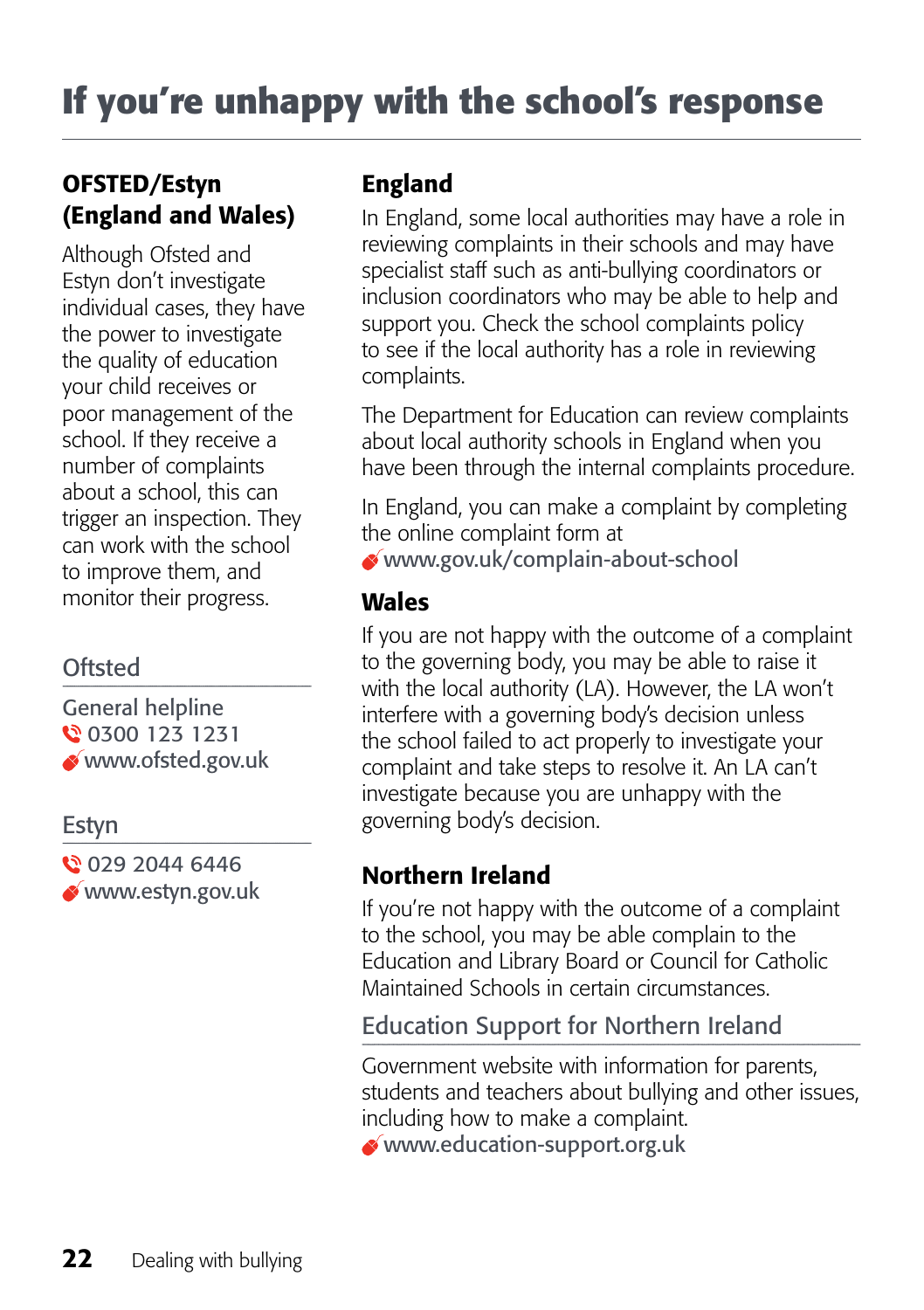#### Children's Law Centre NI

Help children, young people, their parents and professionals with legal queries about school, access to services for disabled children, special educational needs, mental health service provision, family law issues or general legal queries. Also provide free legal representation if you are unhappy with a decision about your child's education and are appealing to the Special Educational Needs and Disability Tribunal. **€** Freephone Advice for Children and Young

- People 0808808 5678
- www.childrenslawcentre.org

#### Scotland

If the school hasn't addressed your complaint you can complain to the Education Authority. You can get free legal advice to help you do this.

#### Scottish Child Law Centre

Free legal advice and information through advice line, email and website to help children and young people, their families and carers, and professionals working with them. **Advice Line 0131 667 6333** 

Freecall Under 21s (landlines) 0800 328 8970 (mobiles) 0300 3301421 www.sclc.org.uk

#### Academies and free schools and complaining to the Education Funding Agency (EFA)

The Education Funding Agency can review complaints about academies and free schools. They cannot overturn a school's decision but they can look at whether the complaint was properly dealt with and check that the complaints procedure meets legal requirements.

#### **Coram Children's Legal Centre**

A national charity committed to promoting children's rights in the UK. It provides free legal advice and information on all aspects of family, child and education law affecting children and families. Advice and representation to children and young people, parents and carers about education issues, if you are eligible for legal aid. Child Law Advice Line 0300 330 5480 (for residents of England)

- Civil Legal Advice Education Law Line 0345 345 4345 (for those eligible for legal aid)
- www.childrenslegalcentre.com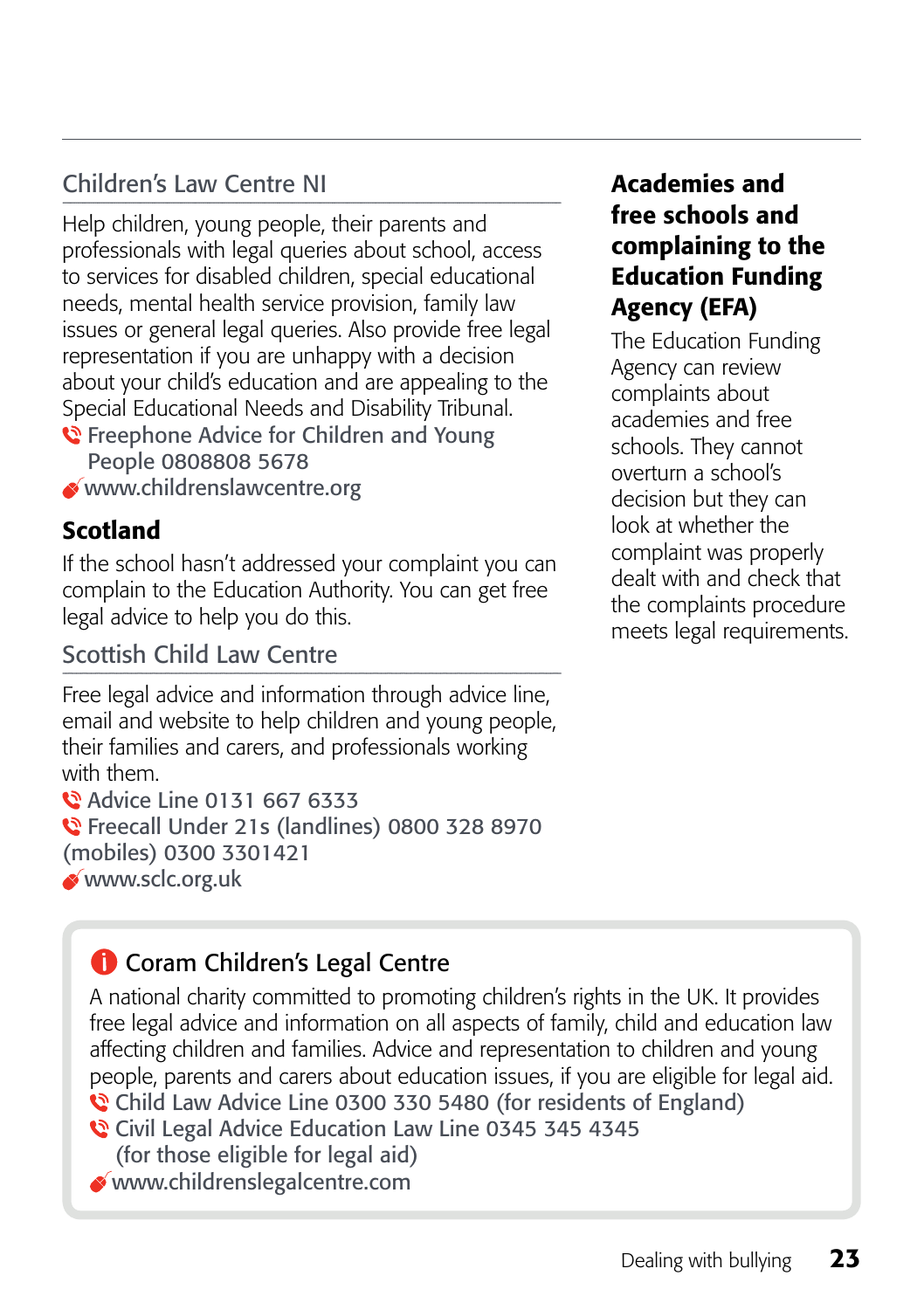## **Taking things further**

 *See page 23 for organisations that can give you free legal advice.* 

 *Some types of bullying are against the law* – *see page 29.*

 Moving schools isn't for everyone, but if you're thinking about moving schools go and look at the new schools, see what you think. It may work. **33** 

#### Legal action

You may consider taking legal action against the school for not protecting your child from bullying, but legal action should be seen as the last resort. There is little chance of success unless you have plenty of evidence that bullying has caused physical or mental harm. This will need to be supported by reports from medical professionals and the school. If you are thinking of taking legal action, seek specialist advice first. Legal action can be a costly and lengthy process and getting legal funding is very difficult.

#### Keeping your child off school

If the bullying continues, you may feel unable to send your child back to school, but if you don't, you may risk a fine or court action if you keep them at home. If your child is too anxious to attend school, see your GP and contact our freephone helpline for advice.

#### Moving schools

Because of the bullying you may decide that you have no option but find another school for your child.

Finding a place at a different school may not be easy, particularly if the school you prefer is full and you need to appeal for a school place.

In England if your child has a statement of special educational needs, Education, Health and Care plan or in Scotland, a co-ordinated support plan, you will need to contact your local authority and ask for a review or change of school placement.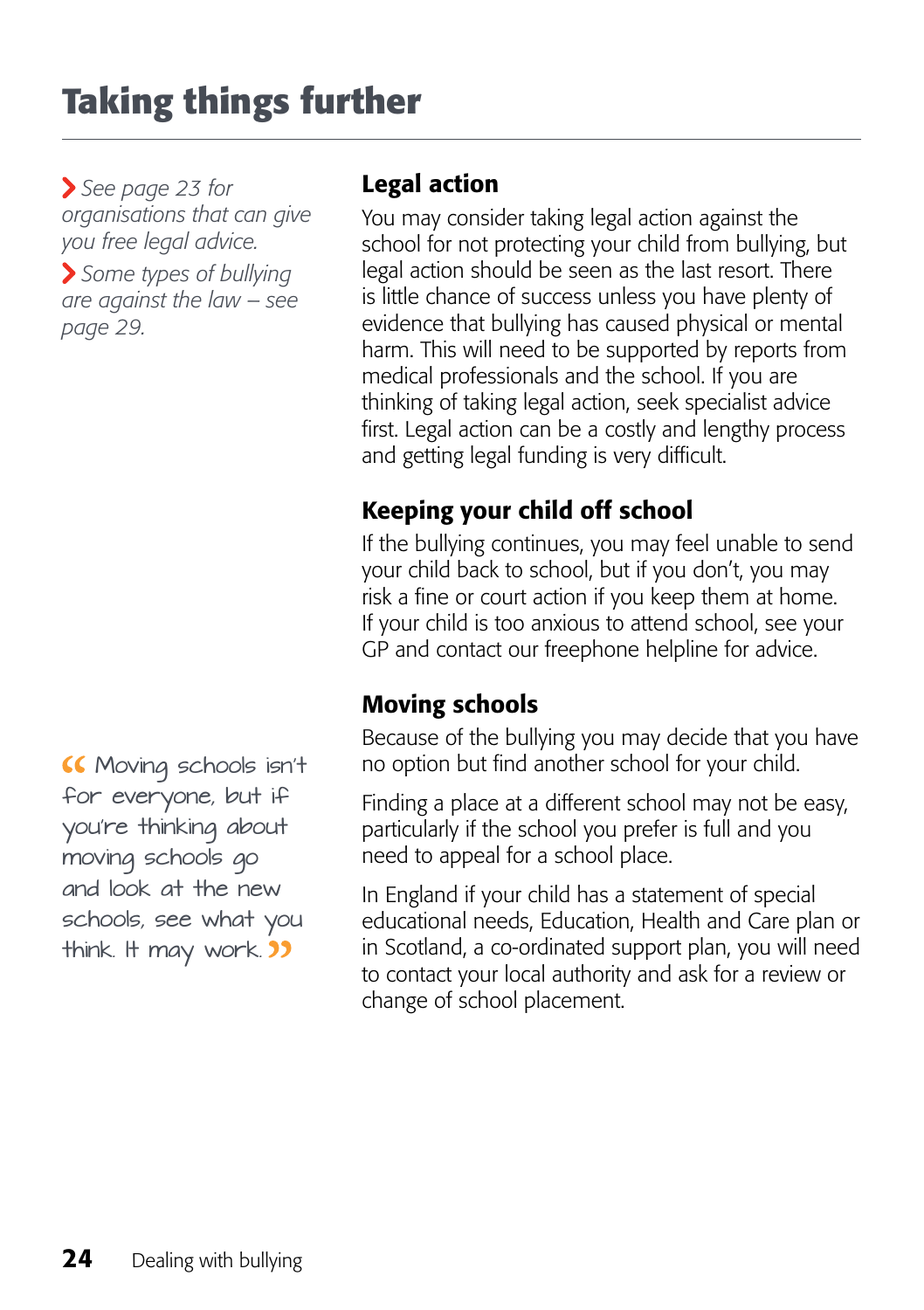#### Home schooling

If the bullying is not being dealt with, you may feel that you have no choice but to remove your child from school. This may be for a short period while you wait for a school place, or a longer term arrangement. As a parent, you have the right to home educate your child. You do not have to follow a set curriculum but you must provide education that is suitable to the age, ability and aptitude of your child and to any special educational needs they may have.

If your child has a statement, Education, Health and Care plan or coordinated support plan in Scotland, call our freephone helpline for further advice before withdrawing your child from school.

#### Alternative provision

Alternative provision is education arranged by local authorities for pupils who, because of exclusion, illness or other reasons, would not otherwise receive suitable education. In some areas, local authorities may agree that your child can attend specialist alternative provision for children who have experienced bullying. This can be for a period of time, giving support to your child to enable them to return to a school once they feel able to do so.





*If you are considering moving schools, keeping your child out of school or home schooling, call our freephone helpline and speak to our Education Advice Service:*

#### **0808 808 3555**

- **helpline@contact.org.uk**
- **www.contact.org.uk**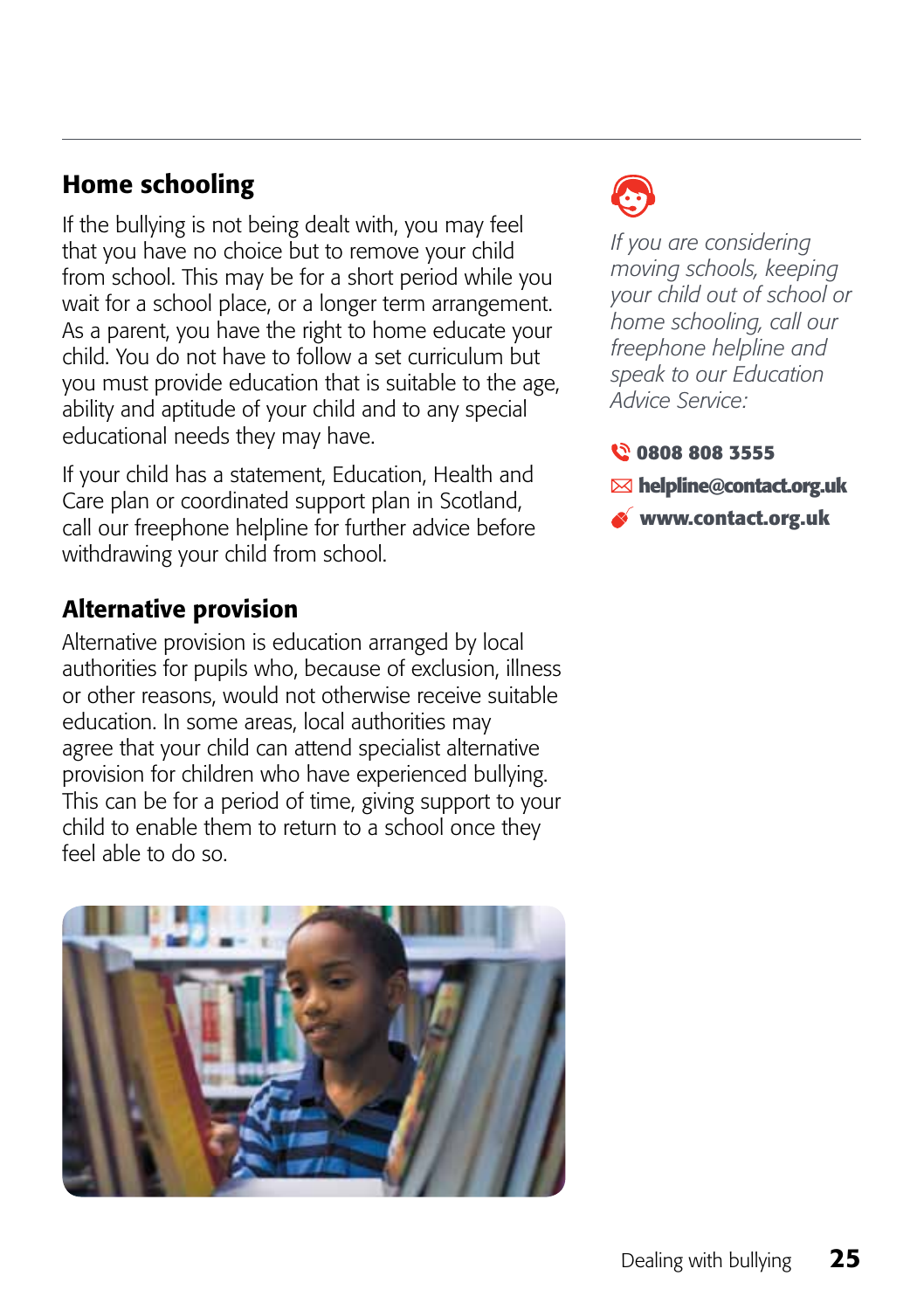**K** We've moved away from the area now and it's much better. When we moved, I made sure that everyone knew of her disability and if they had a problem with her to come to me. Someone called her stupid recently and she went mad but I sorted it straight away. 22

### O

*Some types of bullying behaviour are against the law. You can report them to a third party website or the police, see page 29.* 

Bullying doesn't just take place in schools, it can happen anywhere. If people are bullying your child in the community, by mobile phone text or online (known as 'cyberbullying'), let the school know what is happening. Schools have a legal duty to safeguard and protect pupils and manage their behaviour both on and off the school premises.

#### Bullying in the neighbourhood

Some families experience bullying and intimidation in their neighbourhood and community. Remember, you don't have to deal with it on your own, and there are things you can do.

#### Council or housing association help

If you live in a council or housing association home, tell them what is happening. You may be asked to keep a diary of the incidents as evidence. Councils and housing associations can take action against tenants who harass or intimidate other tenants, or you could seek advice about rehousing.

#### On the way to school

If your child is being bullied on the way to or home from school, let the school know what is happening. Schools can take steps to deal with behaviour on school transport, or on the way to and from school. See 'Bullying at school' on page 14.

#### At leisure facilities and clubs

It is not a legal requirement for clubs or services to have an anti-bullying policy. It is, however, good practice to have one. Ask the club or service if they have an anti-bullying or inclusion policy. You may also want to talk to the person organising the club to make them aware of any bullying and ask what action they can take. You can also make a complaint.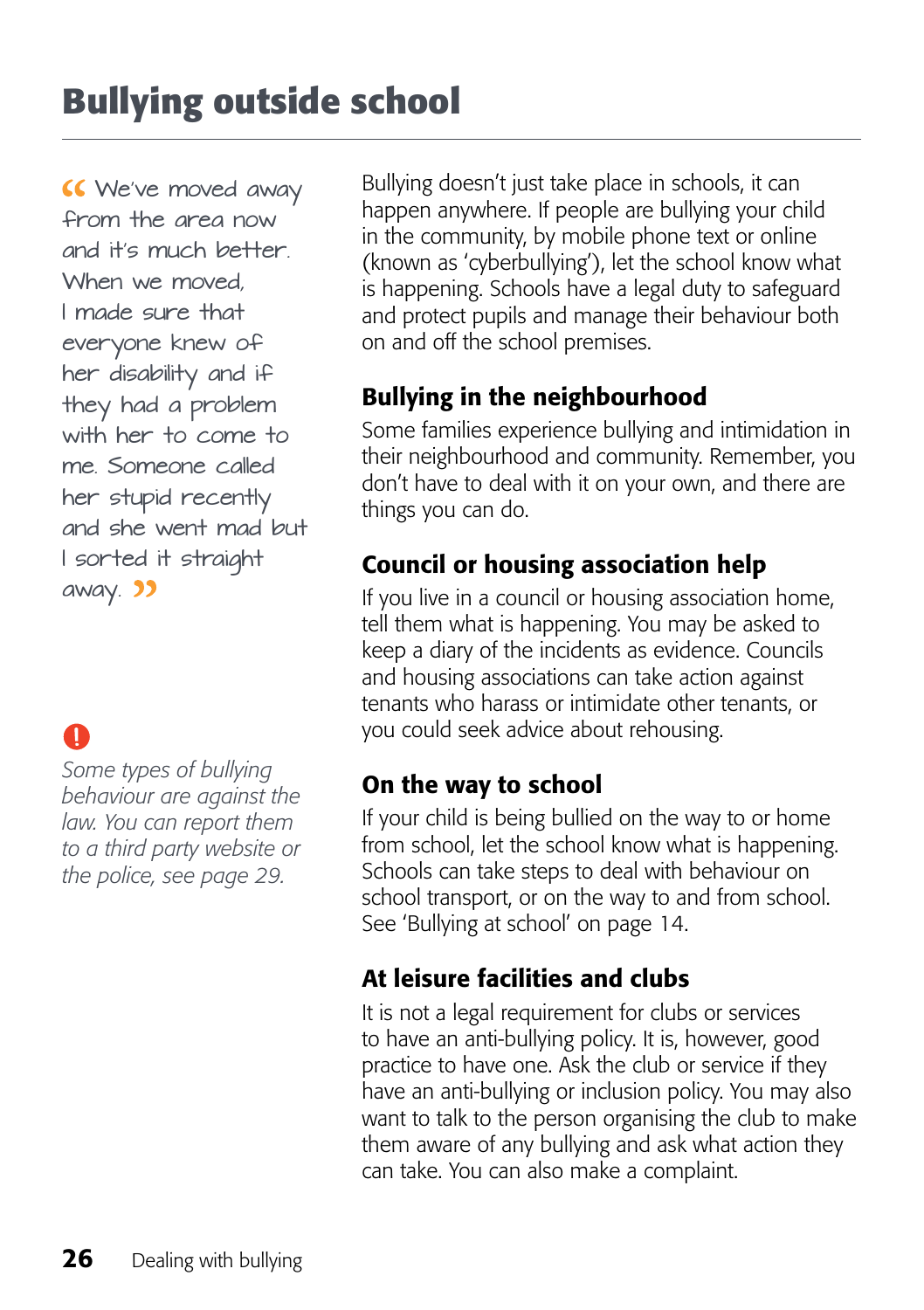### **Bullying online, on mobiles and gaming**

Technology can be fun, educational and a means to socialise, but can also be used to bully people. As more young people have mobile phones and access to the internet, cyberbullying is increasing.

#### What makes cyberbullying different from other types of bullying?

Cyberbullying is a form of bullying that can happen 24 hours a day, seven days a week. Cyberbullying is often done anonymously. Bullies can set up fake accounts and hide their real identities.

#### What you can do

Cyberbullying is not something a child can be easily advised to 'just walk away' from. Ask your child questions and try to find out who is bullying them. If at least one of the bullies is a child at their school, tell the head teacher. Schools can take steps to deal with behaviour off the school premises. See 'Bullying at school' on page 14.

You could start by asking your child to give you tips on how to stay safe online. For example, you could ask them if they know how to block senders of nasty texts, change their account settings to 'private', withhold personal details, and report online abuse to social media sites.

Cyberbullying can be very serious and can amount to a criminal offence under a range of different laws. Supervise your children and make sure they are aware of advice on respecting others and staying safe on the internet. Ask your child to let you know if someone or something is worrying them, or makes them feel uncomfortable.



#### Tips to stop cyberbullying

- 1 Identify the bully or bullies if you can.
- 2 Stop responding to their messages or posts.
- 3 Save the evidence.
- 4 Block the bully.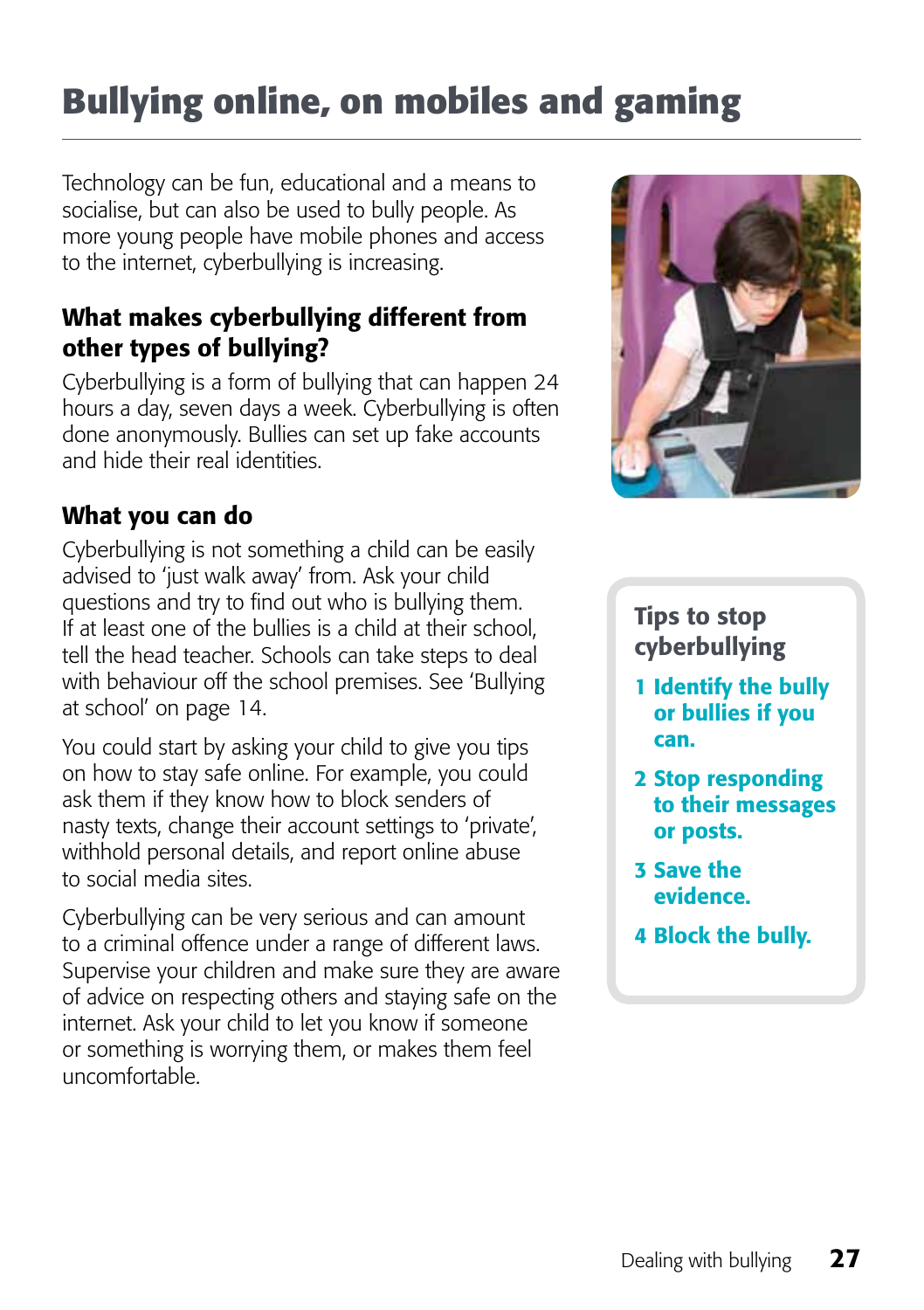Make sure your child knows not to respond or return messages but do keep copies of emails, texts and posts on social networking sites, as this may be useful evidence. If your child or you can make a note of the dates and times of bullying messages, along with any details about the sender's internet details, this will help to identify them.

 *These organisations have lots more information and advice:*

#### Childnet International

Information for parents, children and young people about staying safe online, translated into Arabic, Bengali, Hindi, Polish, Punjabi, Somali, Spanish, Turkish, Urdu, Vietnamese and Welsh. www.childnet.com € 020 7639 6967

#### **Thinkuknow**

Interactive advice on staying safe for children aged 5-7, 8-10, 11-13, 14+ across all social media, chat rooms, gaming and telephone networks. Parents' section includes: what is my child doing online? Talking to your child about webcams, how to respond to and report any abuse. Practical tips and simple guidance with information in English and Welsh. www.thinkuknow.co.uk **12 0870 000 3344** 

#### Childline

Childline has advice for children on tackling cyberbullying across all social networks and staying safe online, including how to report bullies. Children can call them in confidence or chat online to a counseller. They have videos about a range of topics, including bullying and cyberbullying in British Sign Language.

**€** Freephone 0800 111 www.childline.org.uk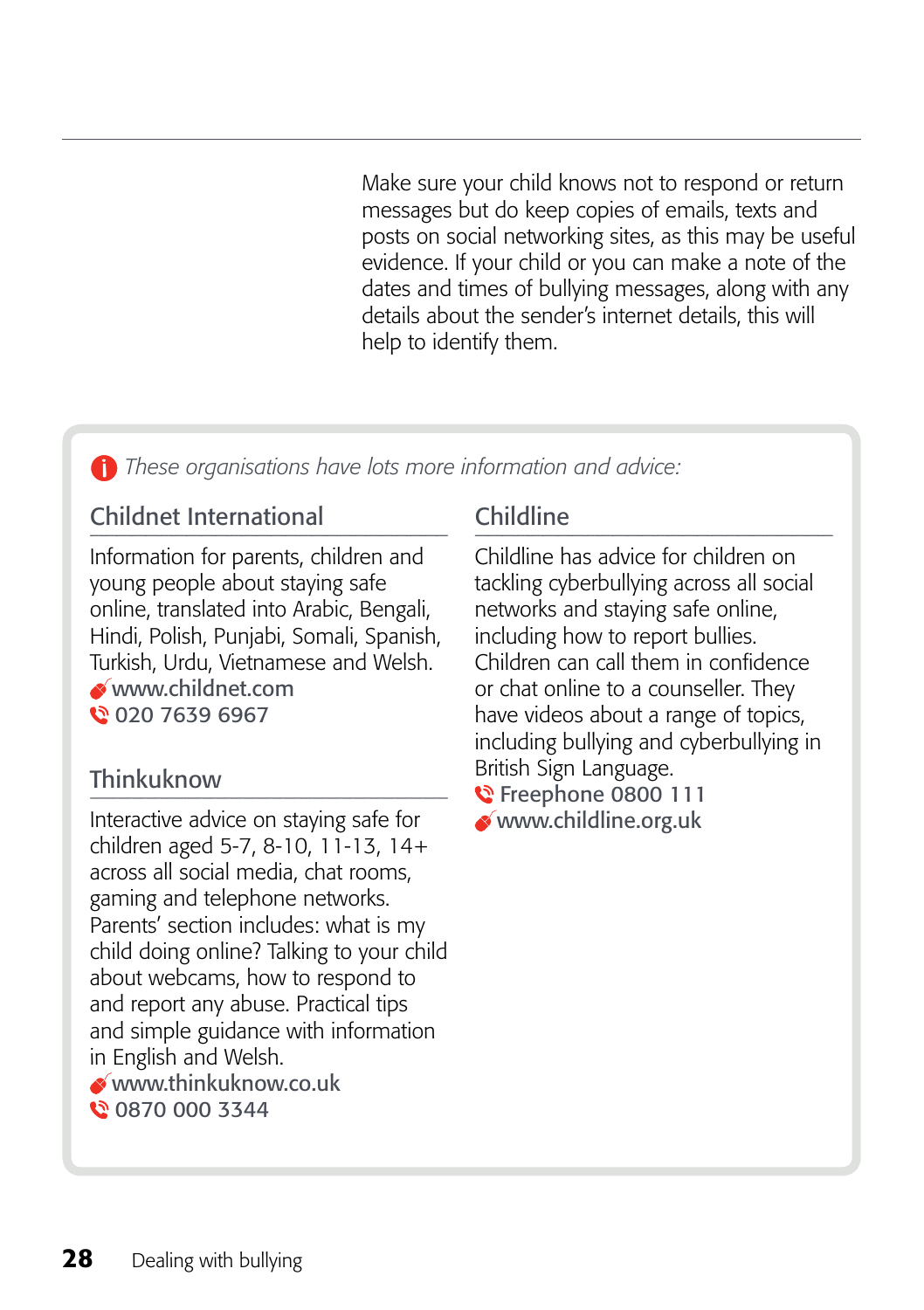### **When bullying becomes a hate crime**

Any crime, such as stealing, destroying possessions, or harassment, can be a disability hate crime if it is done because of a person's disability. Using mobile phones and social media and internet sites to bully people may also break several laws.

If your child experiences a hate crime you can tell the school. The school can take steps to deal with behaviour on and off school premises. In some schools, students can report bullying or hate crime on the school's website.

You can ask the school to report it to the police on your behalf, report it yourself or use a third party.

#### Third-party reporting

Third-party reporting is a way of telling someone what has happened. The third-party reporting organisation then tells the police for you and does not have to pass on your personal details.

#### England and Wales

Stop Hate UK offers 24 hour independent and confidential Hate Crime reporting services in some areas. Stop Learning Disability Hate Crime is support for people affected by learning disability hate crime, as a victim, witness or third party. You can report hate crime on their website. Information in community languages, easy-read and online British Sign Language interpreting service.

24-hour helpline 0800 138 1615 www.stophateuk.org

#### Scotland

A list of local third-party reporting centres can be found at:

www.scotland.police.uk

 Don't assume your child is going to be bullied but be prepared in case they are. **39** 

 Prepare your child for school. If you're worried that they're going to be a target for bullies think, 'How do I prepare them for this?' Build their selfconfidence and selfesteem **39** 

*Call our freephone helpline for information about local hate crime support services:*

#### **0808 808 3555**

- **helpline@contact.org.uk**
- **www.contact.org.uk**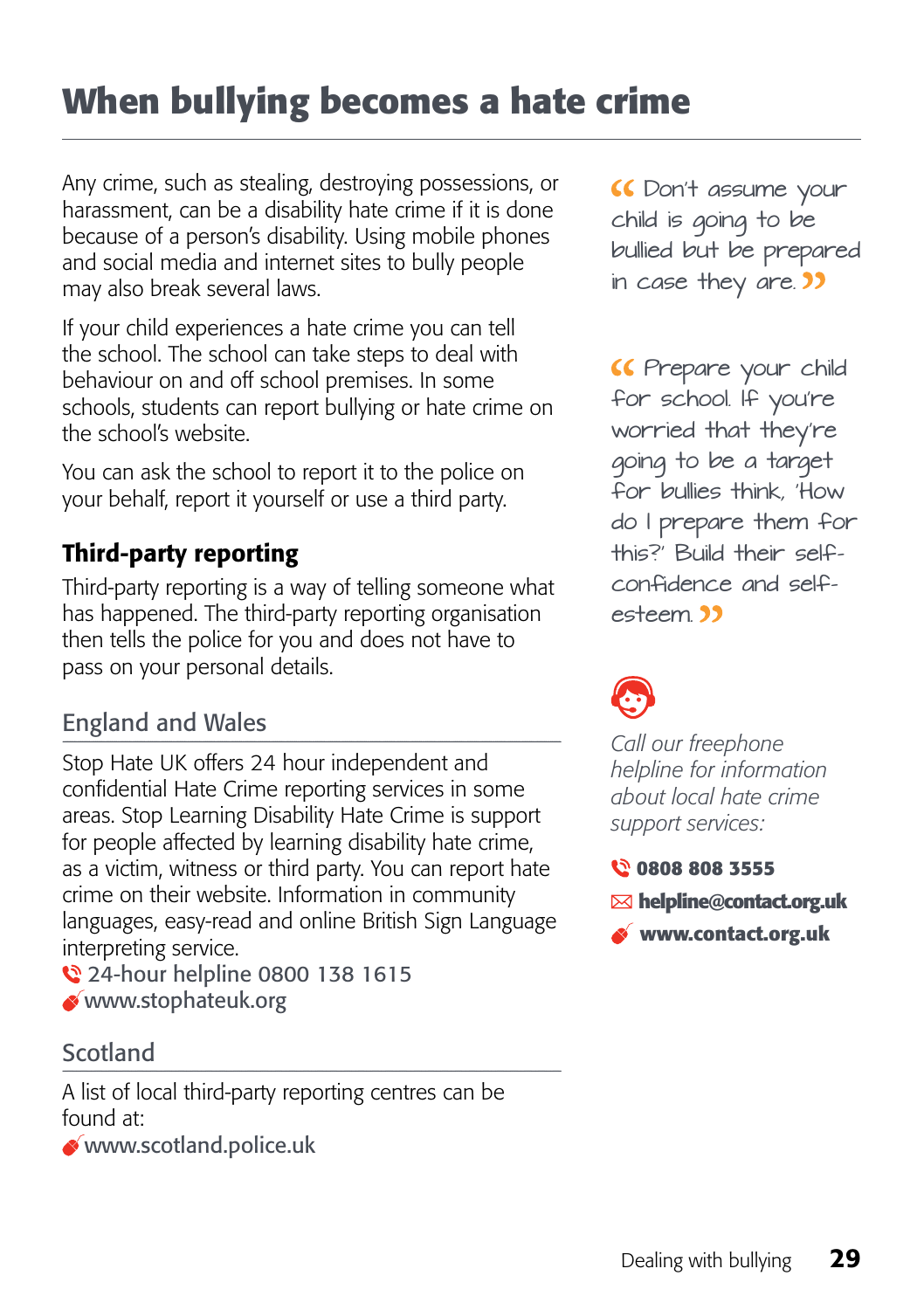### A

*Local Safeguarding Children Boards (LSCBs) exist in England and Wales to safeguard and promote the welfare of children in their area. If your child is at significant risk of harm the LSCBs should bring together all the local agencies, for example the school, social services, police and NHS, to work together to protect them from harm.* 

*All LSCBs have a website, which you can find by contacting the Safe Network:*

#### **www.safenetwork.org.uk**

#### Contacting the police

You can report bullying and hate crime to the police. If the bully is a child over 10 years old, they are over the age of criminal responsibility so there may be action the police can take. Do not dial 999 unless your child is in immediate danger. Use the non-emergency number, 101.

You could also seek legal advice about how the law can protect your child or young person, see page 23.

#### Why disabled children may be more vulnerable to bullying

Not all disabled children are bullied, but research suggests that disabled children are more likely to be bullied and that children with combinations of difficulties are more likely to be affected. This could be because:

- of negative attitudes towards disability
- of a lack of understanding of different disabilities and conditions
- they may be seen as 'different', be doing different work or receiving additional support at school
- they may not recognise they are being bullied
- they may be more isolated and find it harder to make friends as a result of their condition
- they may experience change, for example, moving from a mainstream to a special school, or spending time in hospital
- they may have difficulties telling people about bullying.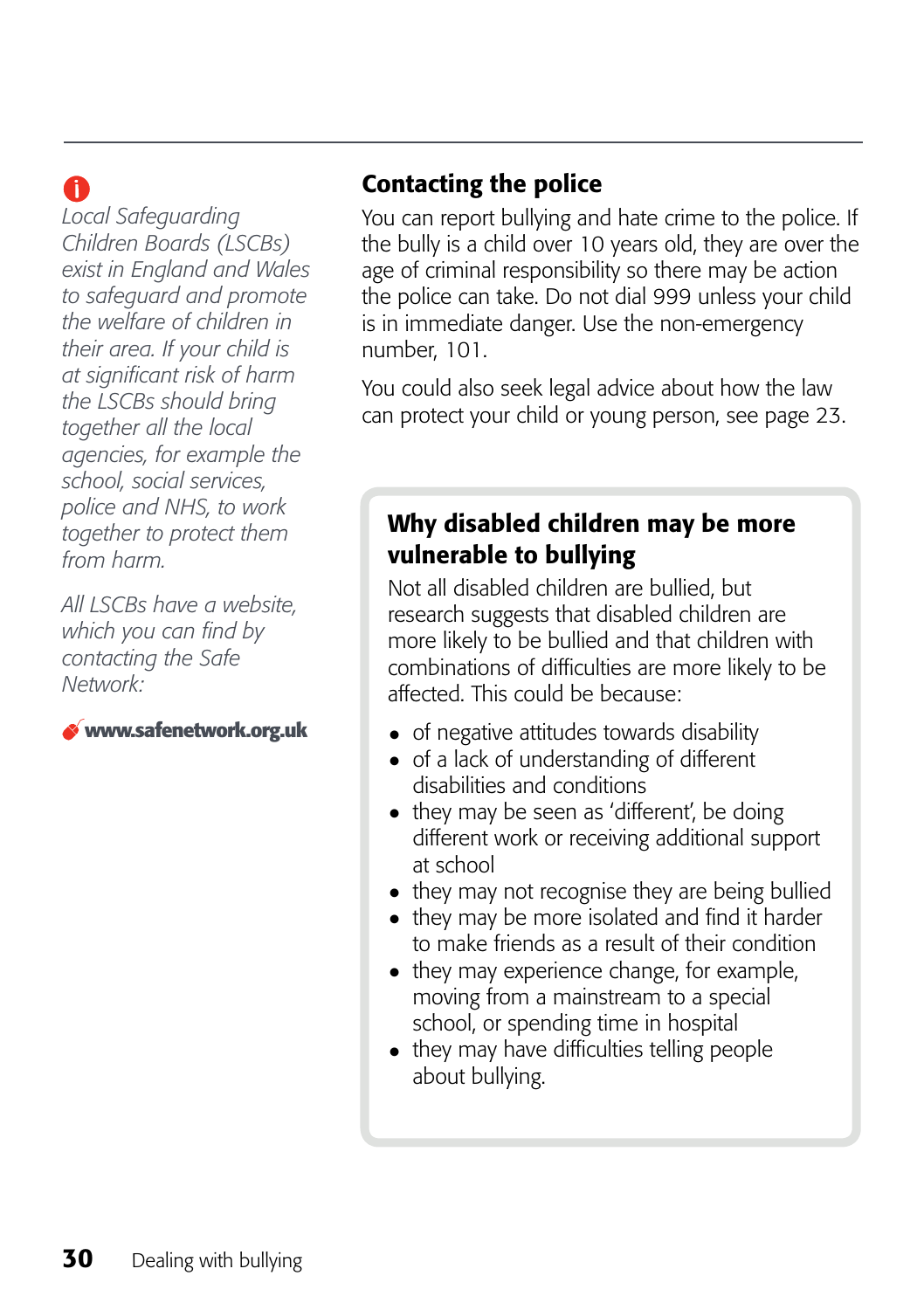### **If your child exhibits bullying behaviour**

Sometimes a child may show signs of bullying behaviour because of their condition. They may have a high pain threshold and so play roughly, or copy other children's behaviour, crave sensory input in different ways or they may have behavioural difficulties. Your child could also be angry, bully as a reaction to being bullied themselves, or because they are lonely and think it will make them more popular with their peers.

Sometimes a child may react violently to prolonged bullying and risk being punished by the school. Schools must take account of a child's disability when applying the school's behaviour policy. This can mean the school takes different action or makes reasonable adjustments when dealing with your child's behaviour.

It is important to get support and practice more appropriate responses with your child. Find ways to build up their self-esteem and help them to feel valued.

If your child has a statement, Education, Health and Care (EHC) plan (or CSP in Scotland), the support they receive may need an urgent review, to include strategies and support to help manage their behaviour.

#### The school's response

If your child behaves or reacts in any ways like the examples mentioned above, the school may use sanctions to respond to the behaviour. Guidance on school discipline and pupil behaviour policies advise schools to take account of a child's disability when applying the school's behaviour policy. This may mean the school takes different action or makes reasonable adjustments when applying the policy.

CCI got a call from the head. Other parents had complained that he had threatened their children. The head tried to explain to them that he was autistic but the parents said that their children were no longer allowed to play with him in case he threatened them again. 33

 *For tips on building self-esteem and confidence see page 11.* 

 *If your child has any communication difficulties, see page 8.*

*For our free guide, Understanding your child's behaviour, call our freephone helpline:* **0808 808 3555**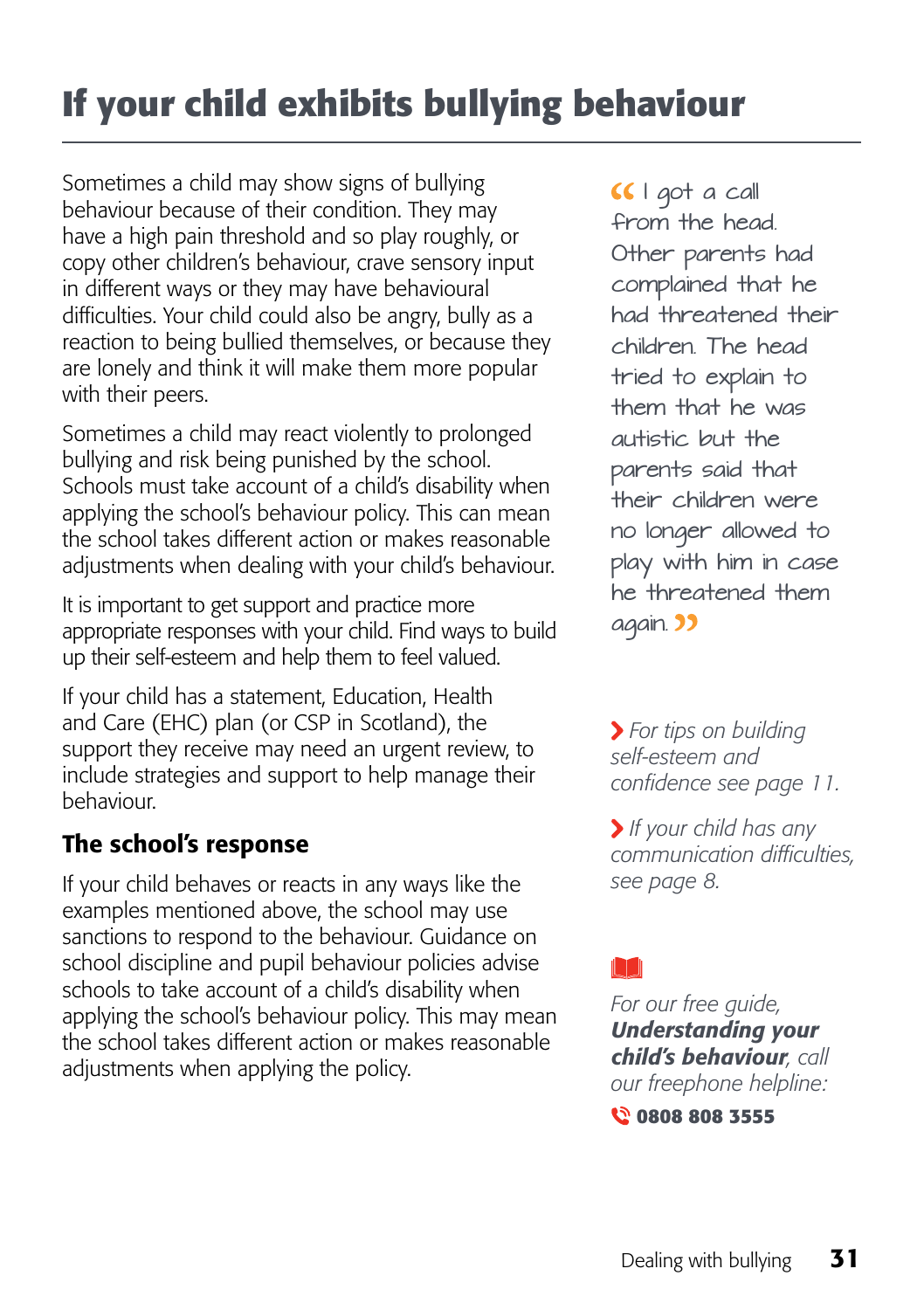#### If your child reacts violently to being bullied:

- talk to your child about what has happened, why they behaved as they did and what they could do instead
- reassure them that you love them but don't like their behaviour
- talk about different ways they can respond to bullying
- draw pictures of the bullying and the different ways your child could deal with it. For example, you could draw cartoon strips which show your child hitting back, or walking away from the bullying, or telling someone. Then talk about the different responses – what might not work and which is best for your child
- explore what could be reasonable responses to different levels of bullying, from teasing to more serious bullying
- establish a safe place where they can go if they're being bullied
- make the school aware of the bullying and tell them how it is affecting your child
- encourage your child to use other ways to let go of their frustrations
- work on building their self-confidence and self-esteem praise and encourage them whenever appropriate
- create a sign or signal they can use to show staff at school if the situation becomes too much and they need to leave the room.

#### If your child bullies other children

There are many reasons why children may get involved in bullying. One of the most common reasons is because they've been bullied themselves. They may be taking out their insecurities on others, copying behaviour they don't fully understand, or acting out because they want attention. They may have low self esteem. The tips above and throughout this guide may help.

*The National Autistic Society has information about social stories and comic strip conversations you can use to help your child understand concepts they find difficult, including guidelines to writing your own:*  www.nas.org.uk

*Bullying UK has information and videos that may be helpful if your child has been exhibiting bullying behaviour:* www.bullying.co.uk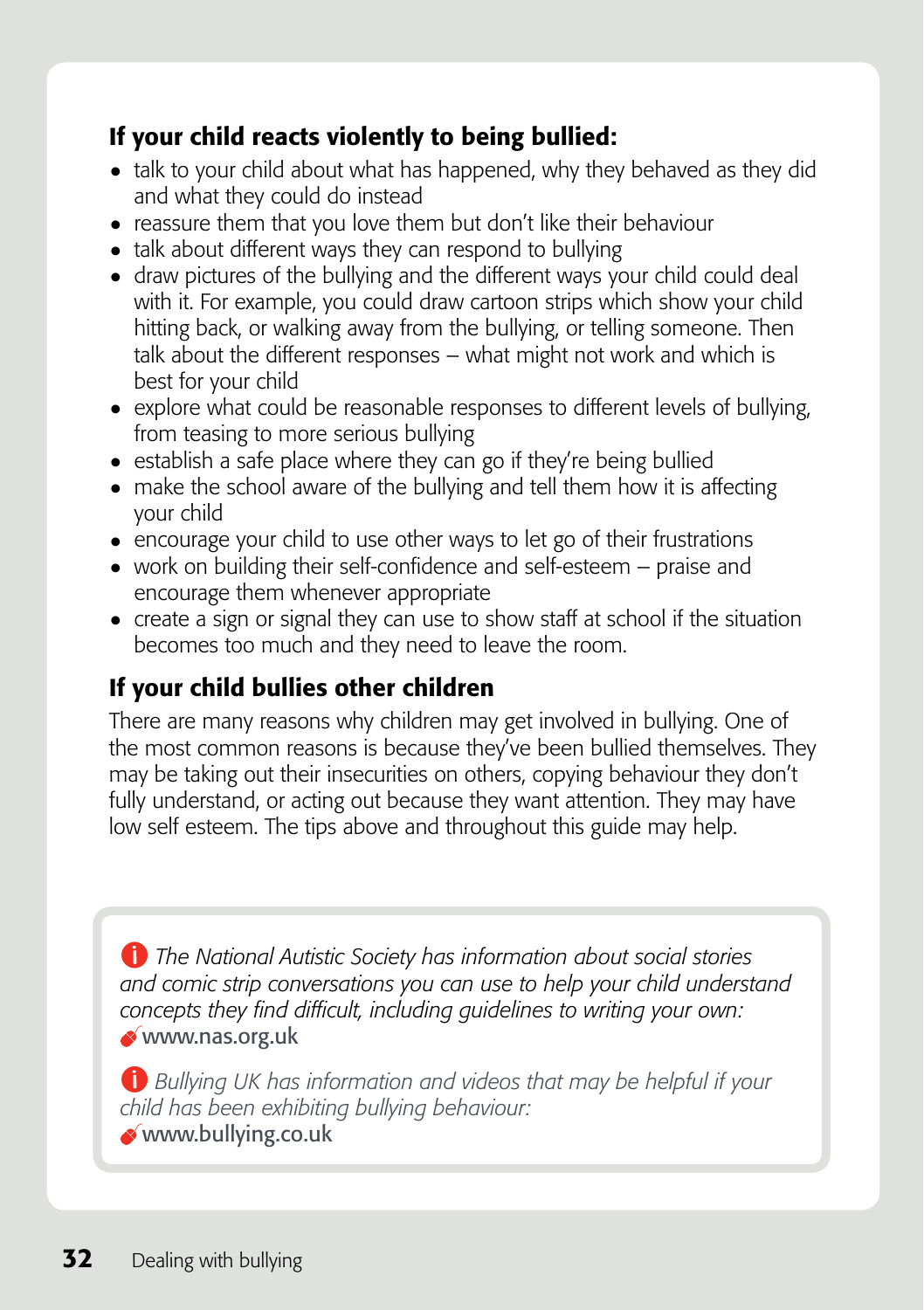#### Disability and equality in schools

The Equality Act 2010 (England, Scotland and Wales), made it unlawful to discriminate against disabled pupils and prospective pupils in all aspects of school life. This means that schools can't treat a disabled person less favourably than others for a reason which relates to their disability.

Under the Act, disabled children have the right not to be discriminated against. Schools also have a legal duty to take reasonable steps to avoid disadvantage for disabled children. If you feel that your child has experienced discrimination, you can complain to the governors of the school. If you are not satisfied, you may be able to make a claim for disability discrimination.

 *For information, advice and support on disability discrimination and human rights issues for individuals see these organisations:*

Equality Advisory and Support Service (EASS) – England, Scotland and Wales

C Helpline 0808 800 0082 www.equalityadvisoryservice.com

Equality and Human Rights Commission – England, Scotland and Wales

www.equalityhumanrights.com

Equality Commission for Northern Ireland

028 90 500 600 www.equalityni.org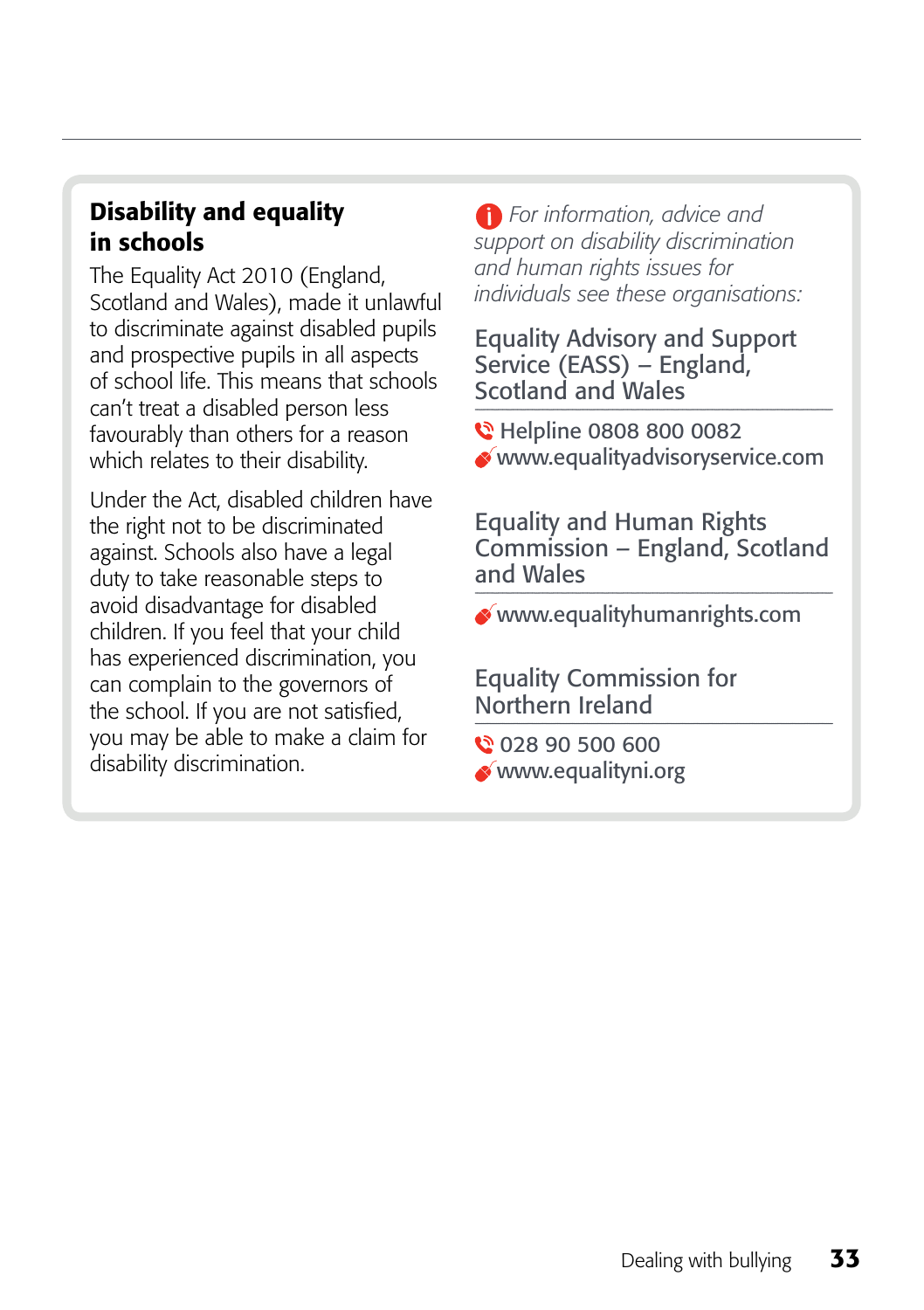### **Sample letter to send to school if your child is being bullied**

#### Download a Word version at www.contact.org.uk/sampleletterforschool

Date

Dear (name of teacher or head teacher)

I believe my son/daughter is being bullied. This is upsetting her/him very much.

I would very much like to meet you to discuss what the school can do to stop the bullying.

(If you have spoken to the school before) I have spoken to the school about my child being bullied (give name of person you spoke to and dates) but no action has been taken/the bullying has not stopped/the bullying is getting worse. (Use any of these points or add your own.)

Please find attached a report of the bullying giving the details of what has happened.

I understand that the school has a duty of care towards my child and feel that the school is not following the law and/or guidance. To stop the bullying, I feel the school could... (see 'What the school can do' on page 19 of this guide).

I would like a copy of my child's school record. Please pass on this request to the chair of governors.

I would also like copies of the school's behaviour, anti-bullying and special educational needs policy.

(If the school is not doing what it must or should do, give details.)

I am available for a meeting on (give dates).

I would like to bring a friend or adviser with me (give name).

Yours sincerely,

(Your name)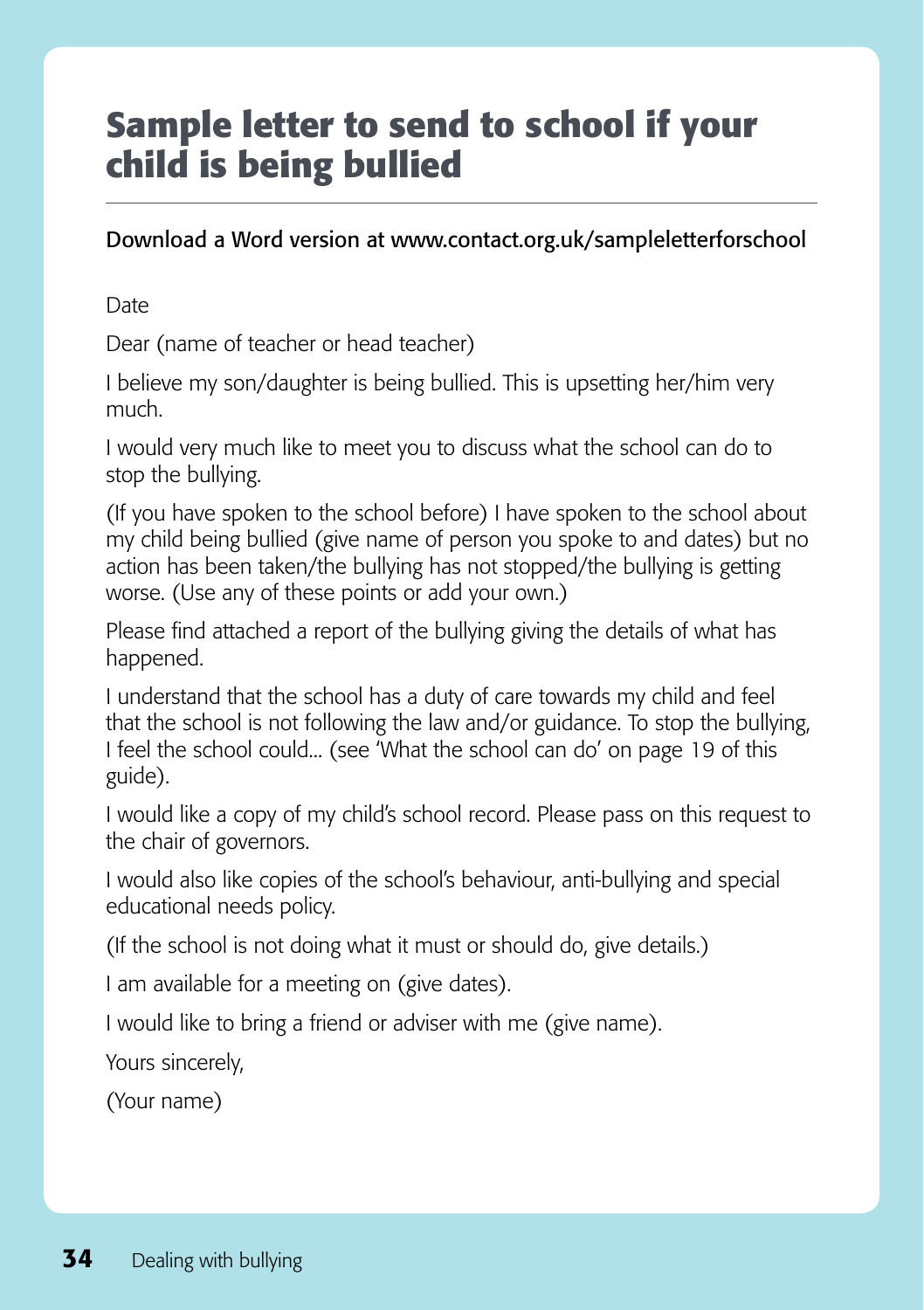### **Sample letter to send to the school to raise a formal complaint**

Download a Word version at www.contact.org.uk/sampleletterforcomplaint

**Date** 

Dear (name of teacher or head/chair of governors/depending on the school complaints procedure, you may wish to copy your complaint to local authority).

I believe my son/daughter is still being bullied. My child is... (describe your child in a few lines – have they changed? If so, start with how they were before the bullying and now).

Bullying to date... (add information or attach bullying log)

I know there are patterns to the bullying... (describe the patterns).

If this does not stop, I believe that... (add your thoughts about the effects and what might happen. If you have sought help from a professional such as a GP or CAMHS, include any relevant reports).

I have spoken to the head/school about my child being bullied (give name of person you spoke to and dates) but no action has been taken/the bullying has not stopped/the bullying is getting worse. (delete as appropriate or add your own points.)

I would very much like meet with you to discuss my complaint and what the school can do to stop the bullying.

I understand that the school has a duty of care towards my child and do not feel that it is following the law and/or guidance. To stop the bullying, I feel the school could... (see ' What the school can do' on page 19 of this guide).

(If the school is not doing what it must or should do, give details here.)

I am available for a meeting on (give dates).

I would like to bring a friend or adviser with me (give name).

Yours sincerely,

Your name, (parent of....)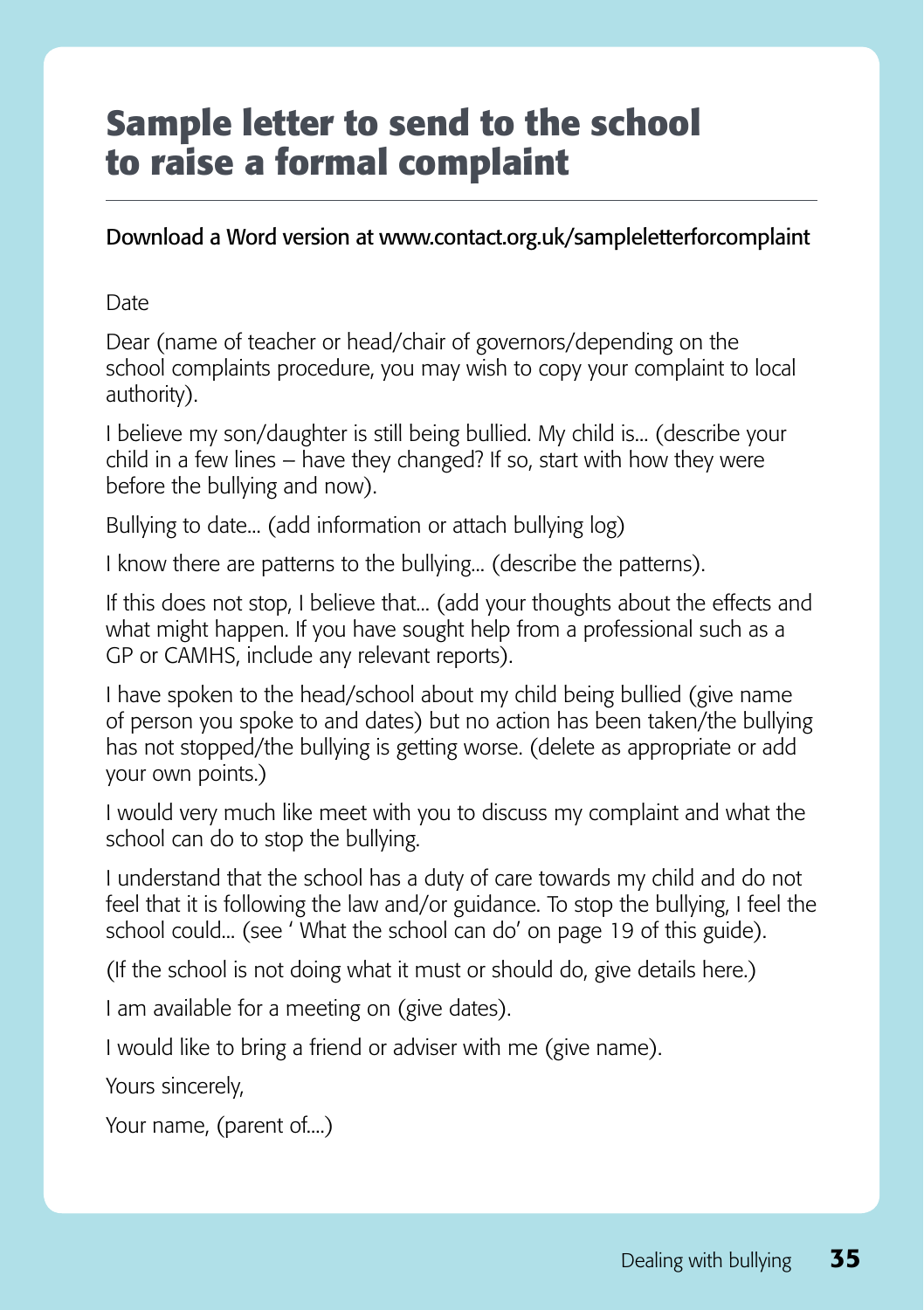## **Bullying diary for parents**

#### Download a Word version at www.contact.org.uk/bullyingdiary

| Date and time               | Where did it happen? | Description of incident:<br>• what happened?<br>• who did it?<br>· who saw it? | and were there any later<br>effects (injuries - are<br>affected at the time,<br>How was your child<br>there photos?) | Did you tell the school? | what did the school do?<br>If you told the school, | stayed the same, or got<br>worse for your child?<br>Have things got better, |  |  |
|-----------------------------|----------------------|--------------------------------------------------------------------------------|----------------------------------------------------------------------------------------------------------------------|--------------------------|----------------------------------------------------|-----------------------------------------------------------------------------|--|--|
| 36<br>Dealing with bullying |                      |                                                                                |                                                                                                                      |                          |                                                    |                                                                             |  |  |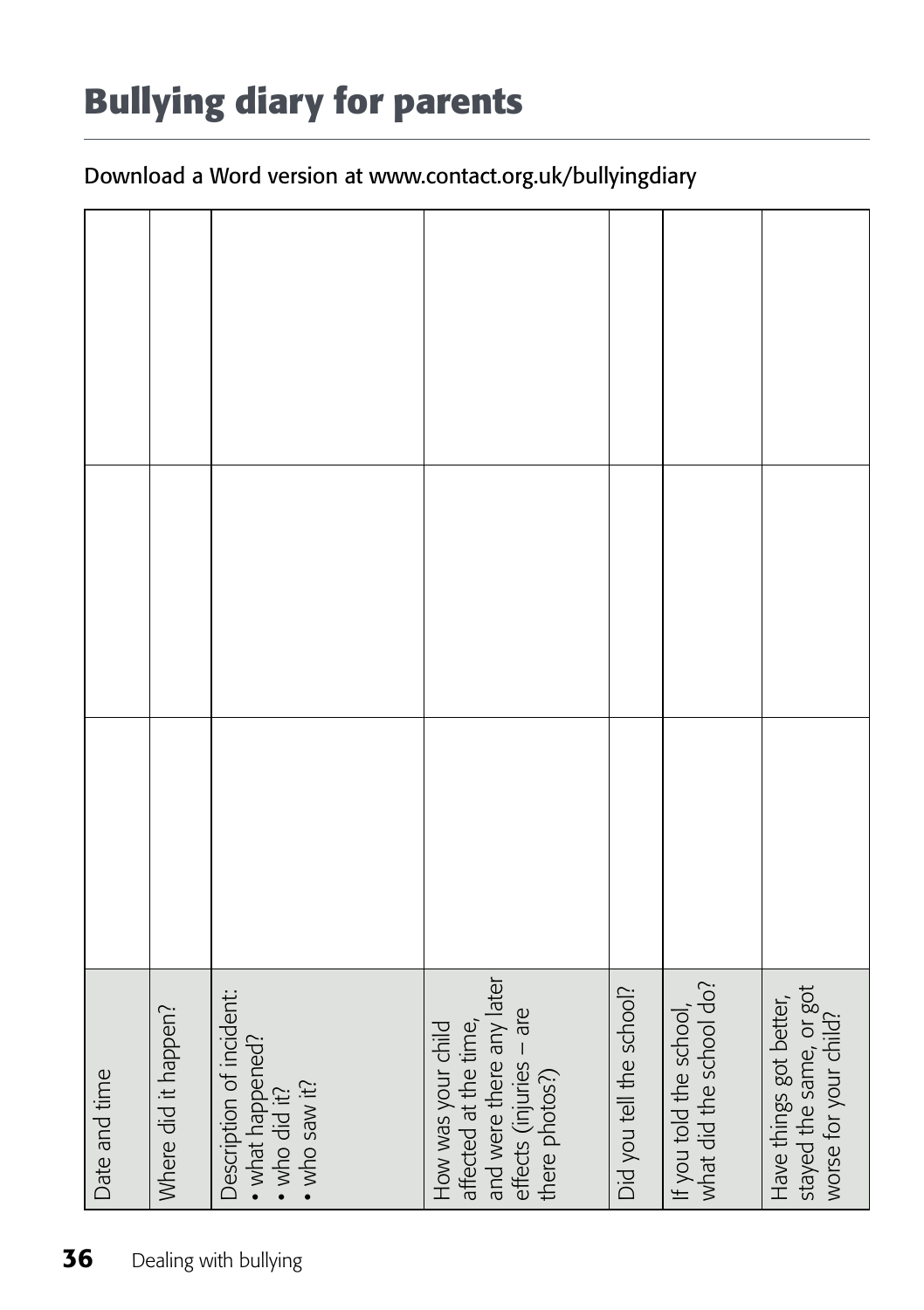### **Other useful information**

#### Mencap Direct

For people with a learning disability and their parents and carers. Has easy-read guides and videos for young people about what to if they're being bullied, how to prevent being bullied, how to help others and cyberbullying.

**C** Helpline 0808 808 1111

www.mencap.org.uk

#### National Network of Parent Carer Forums (NNPCF)

Parent carer forums aim to improve local services for disabled children and their families in England by supporting and developing parent participation. Call our freephone helpline on 0808 808 3555 to find out if there is a forum in your area.

www.nnpcf.org.uk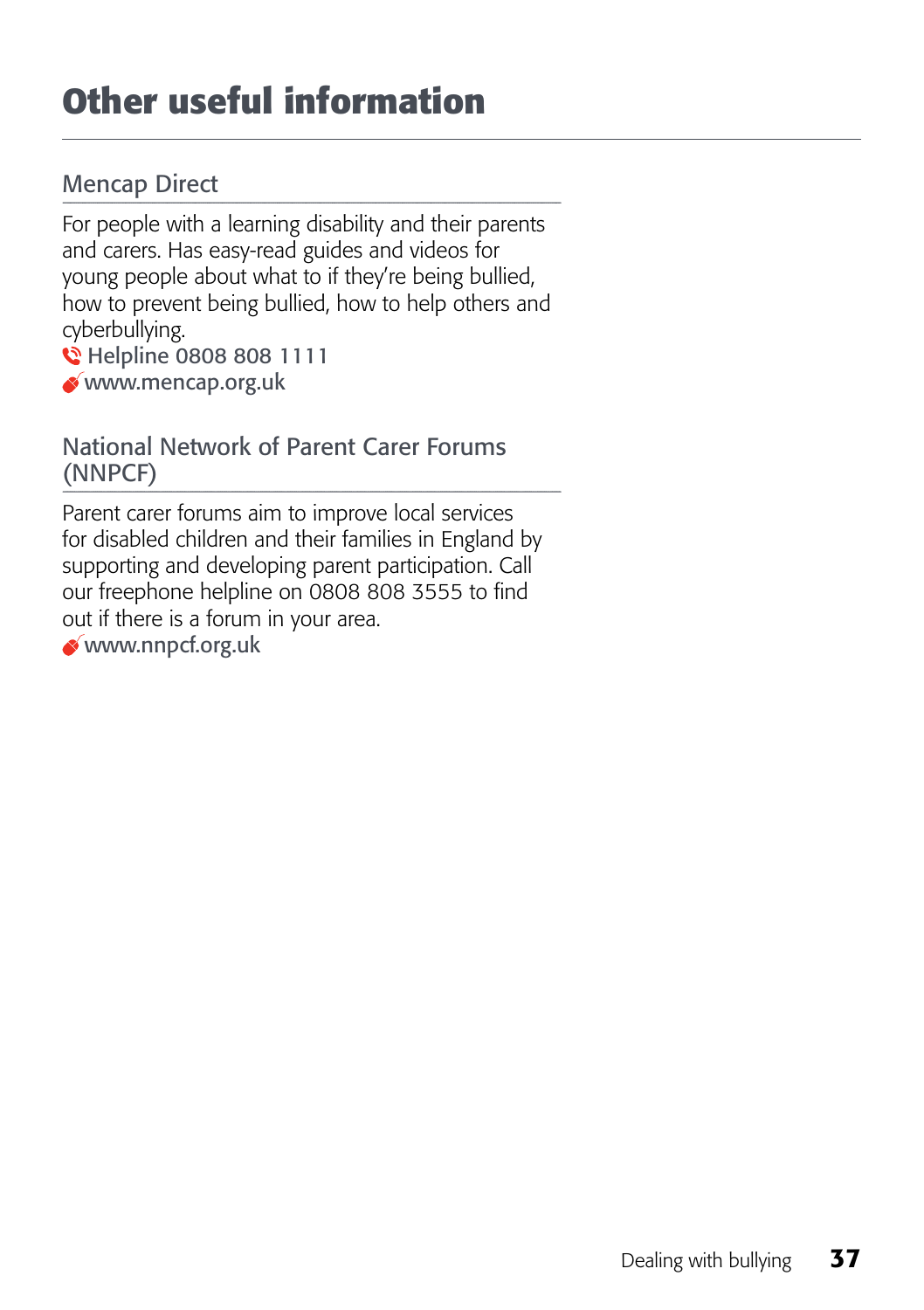### **Other useful booklets from Contact**

This guide is one of a series produced for parents and groups concerned with the care of disabled children. Other guides include:

- • *Understanding your child's behaviour*
- • *Relationships and caring for a disabled child*
- A guide to claiming Disability Living Allowance for children
- • *Fathers*
- • *Siblings*
- • *Grandparents*
- • *Living with a rare condition*
- • *Living without a diagnosis*
- • *Developmental delay*
- • *Getting social care services when your child has additional needs*
- • *Holidays, play and leisure.*

*Our publications are available free for parents from our helpline, or can be downloaded from:* **www.contact.org.uk**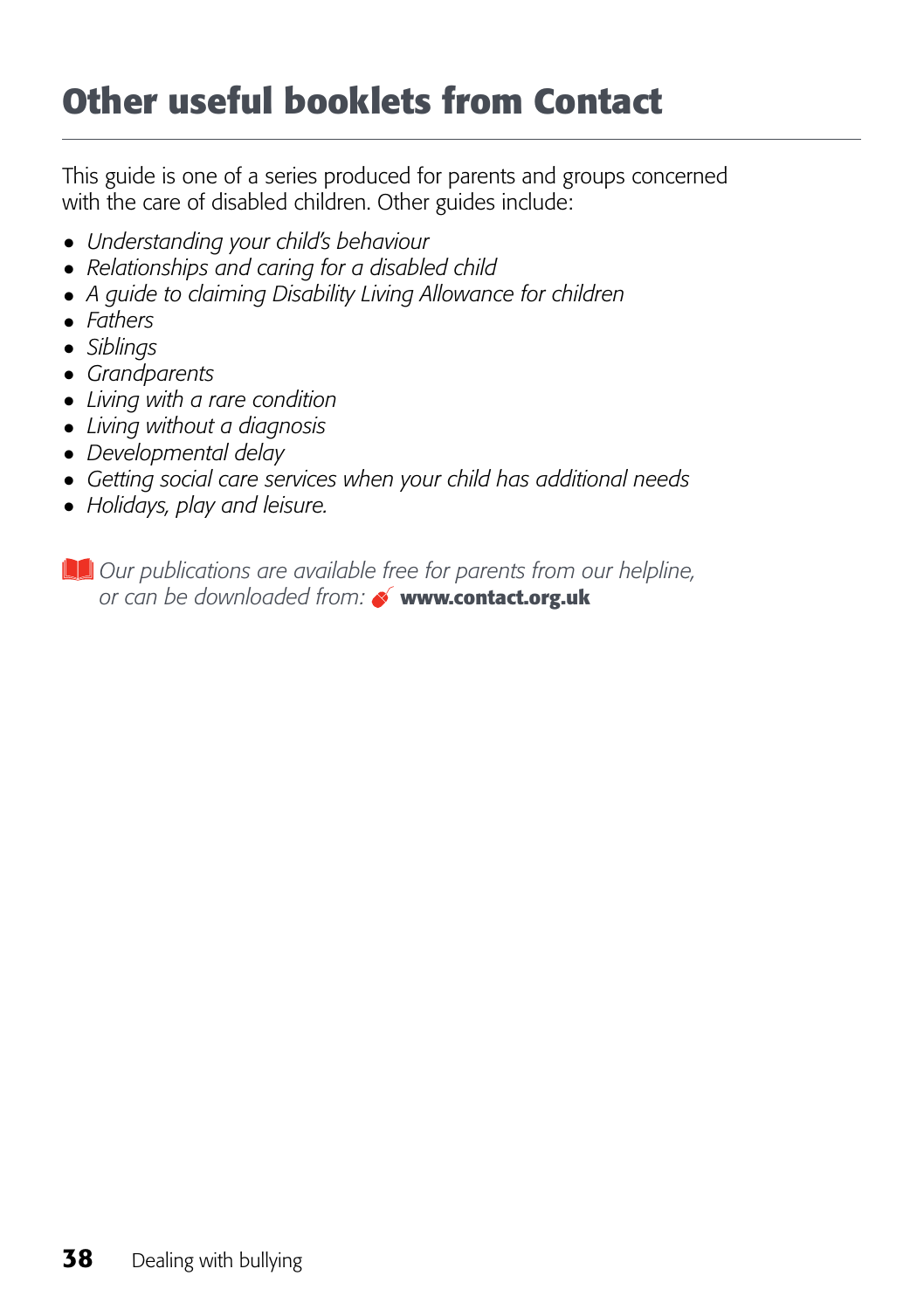#### Support Contact

From cake sales, to running marathons, or signing up to be a regular giver – there are many ways you can help us continue to provide information, advice and support to ALL families with disabled children in the UK. Find out more:

#### **0808 808 3555**

- **helpline@contact.org.uk**
- **www.contact.org.uk**

#### **Or why not get involved in our campaign work across the UK?**

**www.contact.org.uk/influencing**

#### Disclaimer

Please note that inclusion of information in this guide does not imply endorsement of products or services by Contact.

#### Contact thanks all the families who contributed their stories.

Revised April 2015 by Angie Fenn and Karin Beeler.

Contact has been working in partnership with the Anti-Bullying Alliance on a programme to reduce the bullying of children and young people with SEN/ disabilities. This programme is funded by the Department for Education. You can find lots of resources and information via the Anti-Bullying Alliance SEND Information Hub:

<www.anti-bullyingalliance.org.uk/send-programme>